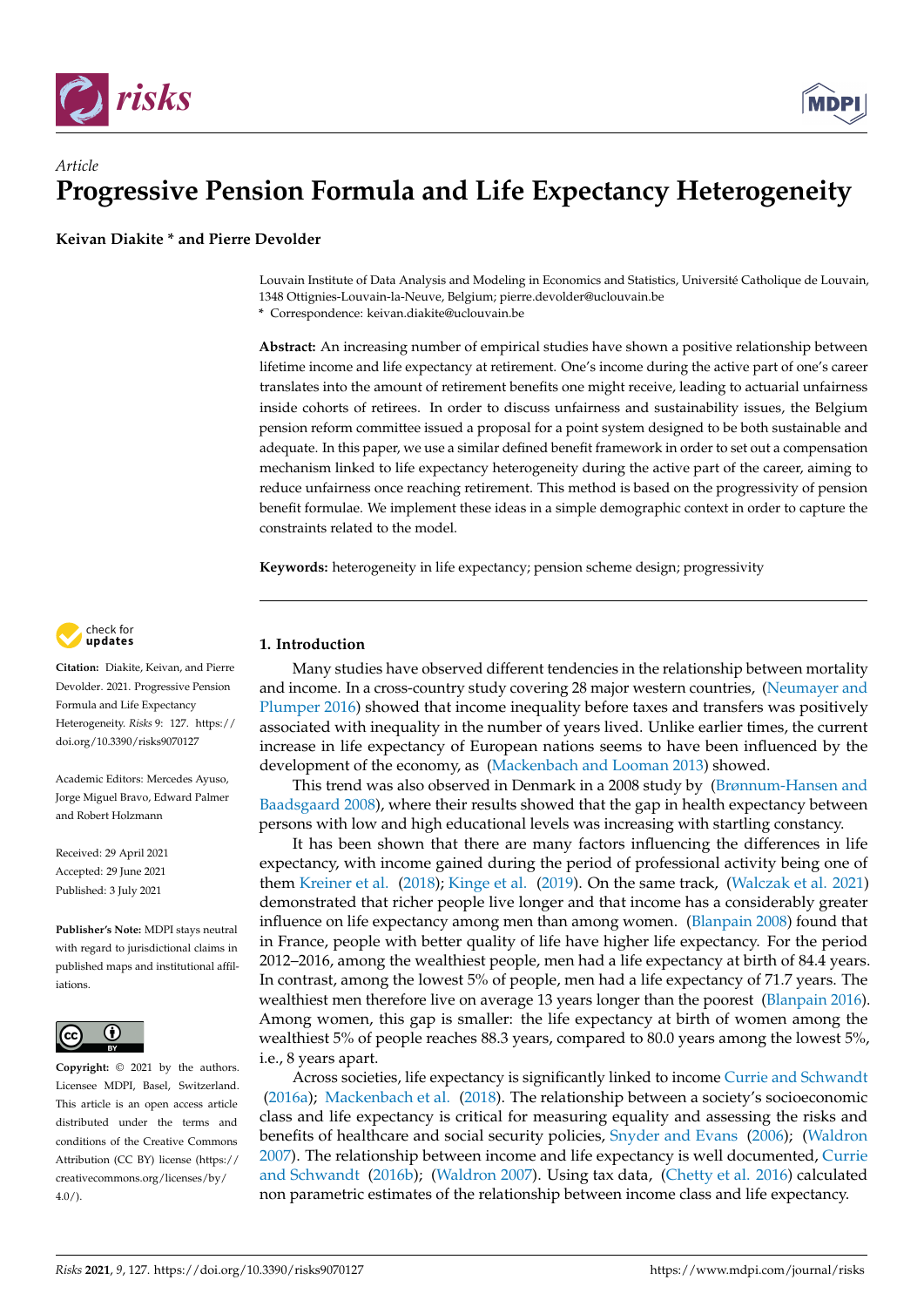When ranked by socioeconomic level (SES), [\(Bosworth et al. 2016\)](#page-17-12) discovered considerable death rate inequalities among elderly Americans, and these differences have expanded dramatically in recent years. It makes little difference whether we assess SES using education or midcareer earnings, though earnings are more directly linked to the income concept used to compute Social Security payments.

These studies demonstrate the influence of wealth disparity on life expectancy. When we apply the relationship between income and remaining life expectancy to public pension systems, we want to know what implications this relationship has on the contribution– benefit connection.

Public pension schemes transfer wealth over generations and, in some cases, among individuals. Individual pension benefits are not perfectly locked down by contributions, resulting in the latter sort of redistribution. Because individual pensions are given out as annuities regardless of life expectancy, the social security system transfers wealth from those with short lives to those with better life expectancies, according to [\(Borck 2007\)](#page-17-13) and also [\(Belloni and Maccheroni 2013\)](#page-17-14). When considering the life expectancy difference, Borck's paper may be viewed as an investigation of the impact of pension schemes' wealth transfer characteristics.

Pension systems may be progressive because lower-income persons often contribute less than higher-income people in order to gain a similar pension. Individuals with higher incomes, on the other hand, live longer. As a result, if the longer life expectancy outweighs the greater payments, the system may be regressive. There is evidence that actual pension plans can be regressive if individual variations in life expectancy are considered. E.g., [Coronado et al.](#page-17-15) [\(2000\)](#page-17-15); [\(Lefebvre 2007\)](#page-17-16); [Reil-Held](#page-17-17) [\(2000\)](#page-17-17). [\(Mitchell and Zeldes 1996\)](#page-17-18) explain that: "Despite its intent, the pension system is less progressive than it might seem, because there is a positive correlation between lifetime earnings and length of life". It is worth noting that this conclusion may be seen in both more Bismarckian systems, like the German system, and more Beveridgean systems, including the United States. More recently, [\(Economic Policy Committee 2020\)](#page-17-19) stated that unless alternative sources of funding are found, a shrinking working-age population and an increasing number of retirees will place a double burden on future workers: greater contribution rates while working and smaller pensions when they retire. Furthermore, pension systems must ensure pension fairness and redistribution across income levels, as a shift in funding from social security contributions to taxation, as well as changes in progressivity rules, limits pension systems' redistributive capacity and raises questions about their fairness across income classes.

Heterogeneity in longevity and the underlying unfairness issue in pension schemes motivated [\(Holzmann et al. 2017\)](#page-17-20) to propose redesigning the Notional Defined Contribution (NDC) scheme. Here, two promising design alternatives were briefly presented: individualized annuities and the multiple contribution model. In comparison to the current system, both conceptual models succeed in minimizing tax disparities.

Longevity heterogeneity and pension fairness have been studied quantitatively since [\(Ayuso et al. 2017\)](#page-16-0); [\(Ayuso et al. 2021b\)](#page-16-1); [\(Bravo et al. 2021\)](#page-17-21). In order to measure the overall intensity of the transfer mechanism, profiles for tax/subsidy rates are computed from variances in life expectancy. [\(Culotta 2021\)](#page-17-22) quatified this intensity in Italy between 1995 and 2019 by gender and region. This research not only provided an up-to-date picture of differences in lifespan among Italian regions, but it also calculated the implications of such disparities in terms of an implicit transfer of pension resources. His conclusion was that the conventional architecture of Italian public pension systems has to be changed to differentiate structural characteristics, such as the longevity factor used to calculate pension annuities. In principle, this would diminish the intensity of an implicit but persistent tax/subsidy mechanism. The choice of the socioeconomic factor to tag will be critical in this case. Nonetheless, in order to make completely transparent redistributive performances of public pension systems, a closer and updated monitoring of lifespan heterogeneity along important socioeconomic characteristics is required.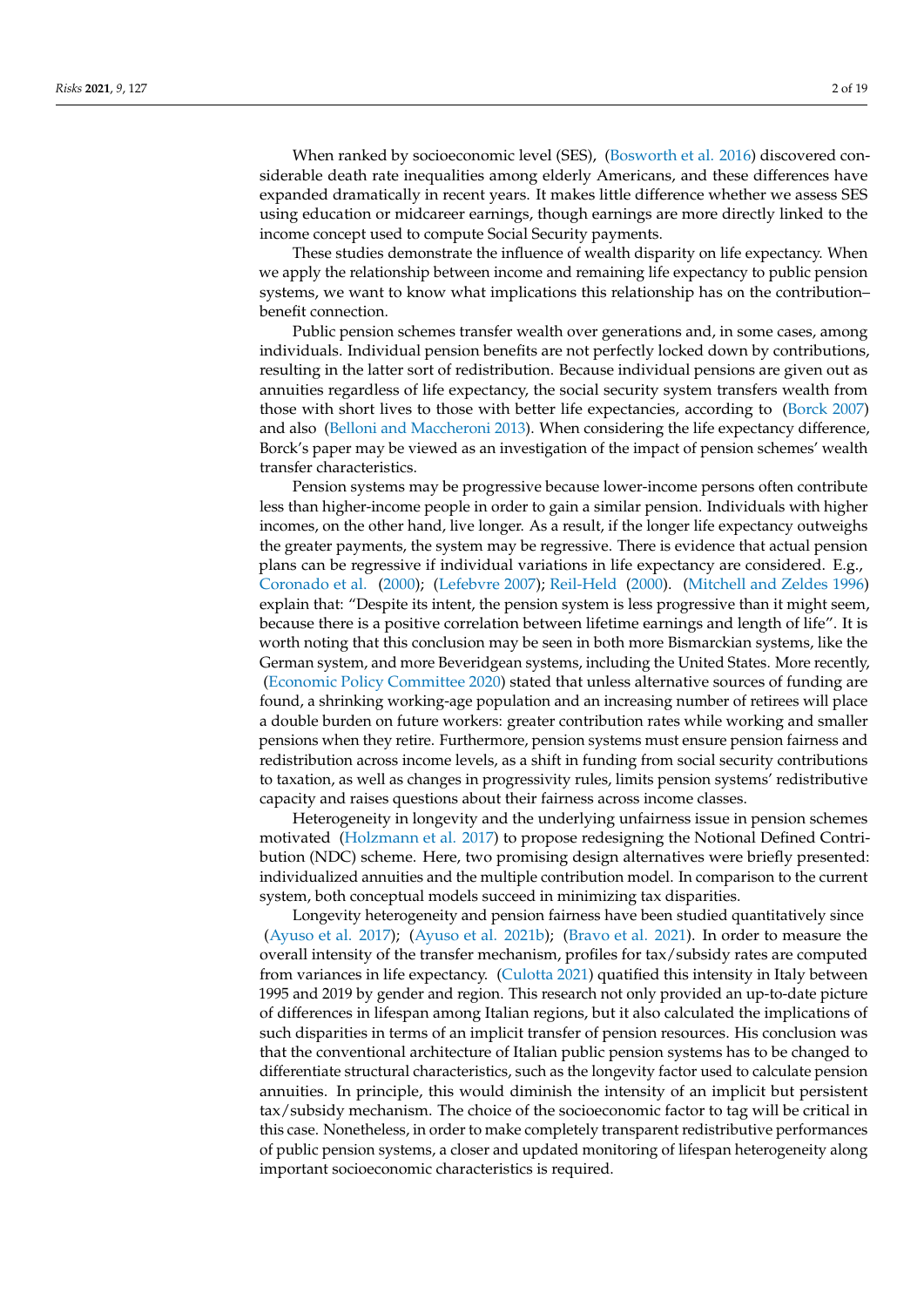Another approach would be taking into account the life expectancy differences directly in the pension formula, as [\(Breyer and Hupfeld 2008\)](#page-17-23) did. In their work, they established the notion "distributive neutrality", which considers disparities in life expectancy based on income group, and then they empirically analyzed the relationship between annual wages and life expectancy among retirees and demonstrated how the mechanism that ties benefits to contributions would need to be adjusted to ensure distributive neutrality.

In this paper, we consider a defined benefit pension system as well as a stationary demographic framework in which agents are differentiated in terms of salary and life expectancy. To study the redistributive features of such a pension system, we consider the actuarial fairness ratio. This ratio for an agent is the discounted value of pension benefit over the agent's contributions. We introduce a progressive transformation of the pension formula that takes into account the life expectancy differential in order to satisfy two conditions: the sustainability condition of a PAYG scheme, and the actuarial fairness ratio equality condition for agents of different salary classes. The main contribution of this paper is to obtain the explicit form of this progressive transformation. We show in particular that under very special conditions (canonical case), the correction to apply in the pension formula is based on a simple ratio of life expectancies. However, in more general cases, especially when the discount rate used to estimate the level of fairness does not correspond to the actuarial return of the PAYG system, we use a more general transformation formula, based on two multiplicative factors: the ratio of annuities (longevity effect) and the ratio of aggregated salaries (salary effect). The study is structured as follows: In Section [2,](#page-2-0) we show the pension issue in our defined benefit framework as well as introducing the progressive concept, and we study the fairness properties in the general case. In Section [3,](#page-10-0) we apply our model to some specific cases before illustrating it with a simple numerical example. Section [4](#page-14-0) allows us to conclude and discuss our results and highlight the questions that our study gives rise to.

### <span id="page-2-0"></span>**2. The Pension Unfairness Issue**

## *2.1. Defined Benefits System Pension Calculation*

Let us imagine a career average re-evaluated earnings (CARE)-defined benefits scheme. Such system typically provides a retirement benefit based on a percentage of your average wages after taking inflation into account throughout the course of your participation in the scheme.

The pension benefit formula for a complete career at time *t* is:

$$
P^{(t,x_r)} = \frac{\delta}{N} \cdot \sum_{x=x_0}^{x_r-1} S^x \prod_{i=1}^x (1+\gamma_i)^{x_r-i}
$$

where:

 $x_0$  is the age of entry in the scheme and  $x_r$  is the retirement age

*N* is the normal length of contribution.

 $P^{(t,x_r)}$  is the pension at retirement for a contribution period of  $N = x_r - x_0$  years *γt* is the indexation rate for year *t*.

 $\delta$  is the target replacement rate of the scheme.

*S x* is the individual salary taken into account at age *x*.

At retirement

We assume that pensions in payment are adjusted each year according to the same coefficient as the indexation rate applied to the salary indexation of active workers:

$$
P^{(t,x)} = P^{(t-1,x)} \cdot (1+\gamma_t)
$$

• Actuarial Inequality tied to life expectancy disparity

Let us imagine a scheme with only two salary classes, low incomes and high incomes  $(S_1^x < S_2^x)$ , associated with low and high life expectancy at retirement (*e*<sub>1</sub> < *e*<sub>2</sub>).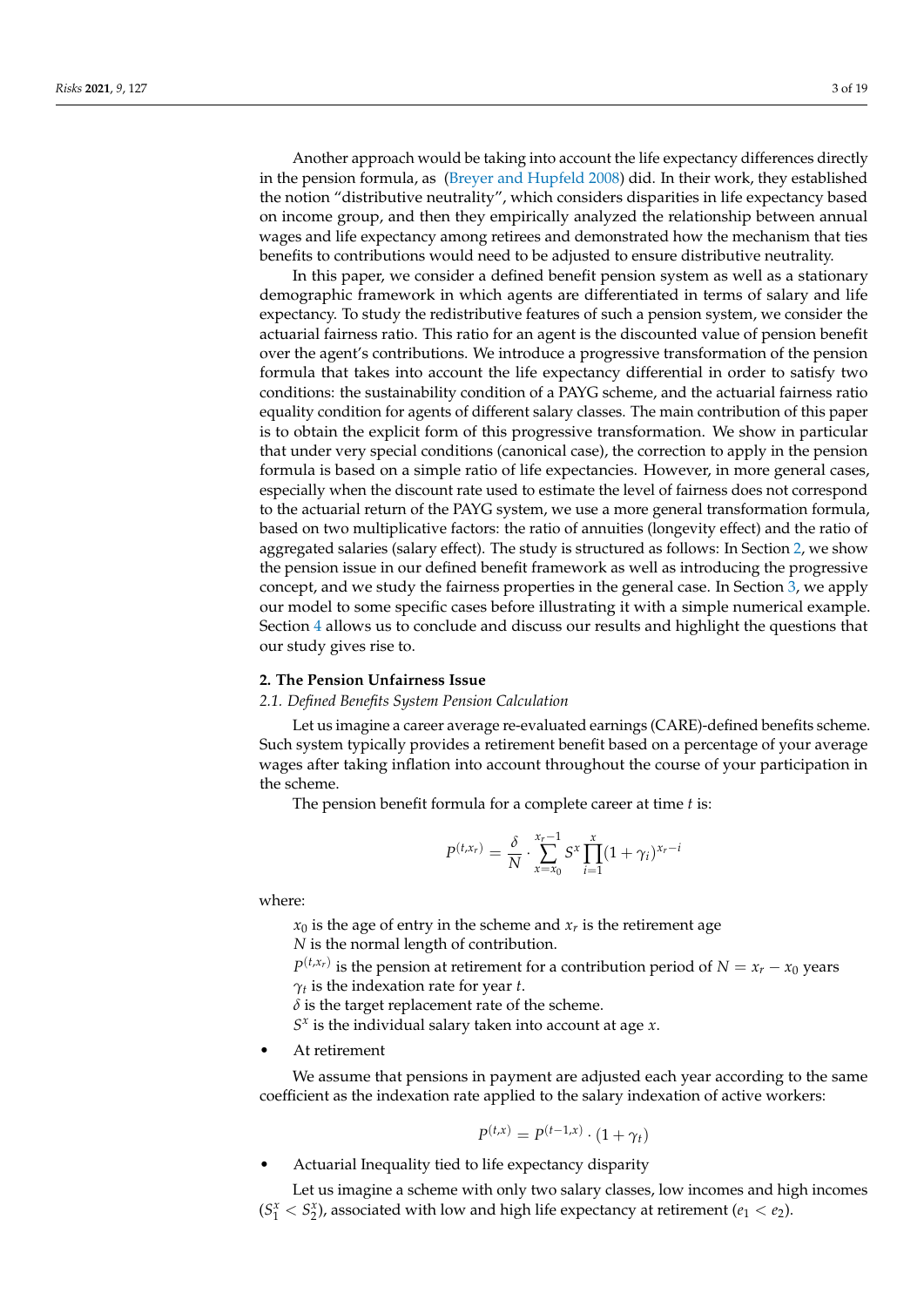In this framework, salaries are indexed with inflation rate *g*.

$$
S^{x+1} = S_i^x \cdot (1+g)
$$

The discount rate is equal to inflation.

In the DB framework, the pension formula at retirement is computed as a proportion of the salary:

 $P_j = \delta \cdot S_j^{x_j}$ 

For each class *j*, the probability of surviving *t* years at age *x* is given by

$$
p_j(x; x+t)
$$

The discount rate used in the PAYG system is equal to the inflation rate. This implies that the present value of benefits at retirement  $B_i$  until death, denoted as  $\omega$ , is given by:

$$
B_j = \sum_{x=x_r}^{\omega} P_j \cdot p_j(x_r; x) \cdot \left(\frac{1+g}{1+g}\right)^{\omega-x}
$$

$$
B_j = P_j \cdot e_j
$$

where  $e_j = \sum_{x=x_r}^{\omega} p_j(x_r; x)$  is the remaining life expectancy.

The present value of contributions, with  $\pi$  being the contribution rate is:

$$
C_j = \sum_{x=x_0}^{x_r-1} \pi \cdot S_j^x \cdot (1+g)^{x_r-x}
$$

$$
C_j = N \cdot \pi \cdot S_j^{x_r}
$$

This leads to the the following results in term of the fairness ratio for low incomes:

$$
\frac{B_1}{C_1} = \frac{P_1 \cdot e_1}{N \cdot \pi \cdot S_1} = \frac{\delta}{N \cdot \pi} \cdot e_1
$$

and for high incomes:

$$
\frac{B_2}{C_2} = \frac{P_2 \cdot e_2}{N \cdot \pi \cdot S_2} = \frac{\delta}{N \cdot \pi} \cdot e_2
$$

The actuarial fairness ratio for an agent in this scheme is a proportion of the ratio between the remaining life expectancy at retirement of this agent and their contribution period.

When the two agents have contributed for the normal period, this ratio grows with life expectancy. This means that agents with higher life expectancy are expected to receive more benefits due to the fact that they receive their pension benefits for a longer period. The positive relationship of income with life expectancy leads us to think that people from low incomes are penalized for not living long enough.

This mechanism is a result of the proportionality of the pension benefit with the salary in the considered DB scheme. This conclusion is in line with the results of [\(Hachon 2009\)](#page-17-24) regarding life expectancy inequalities and pension benefit unfairness.

The following section introduces the progressive transformation of the pension formula that takes into account life expectancy inequality in order to reach actuarial fairness for all salary classes.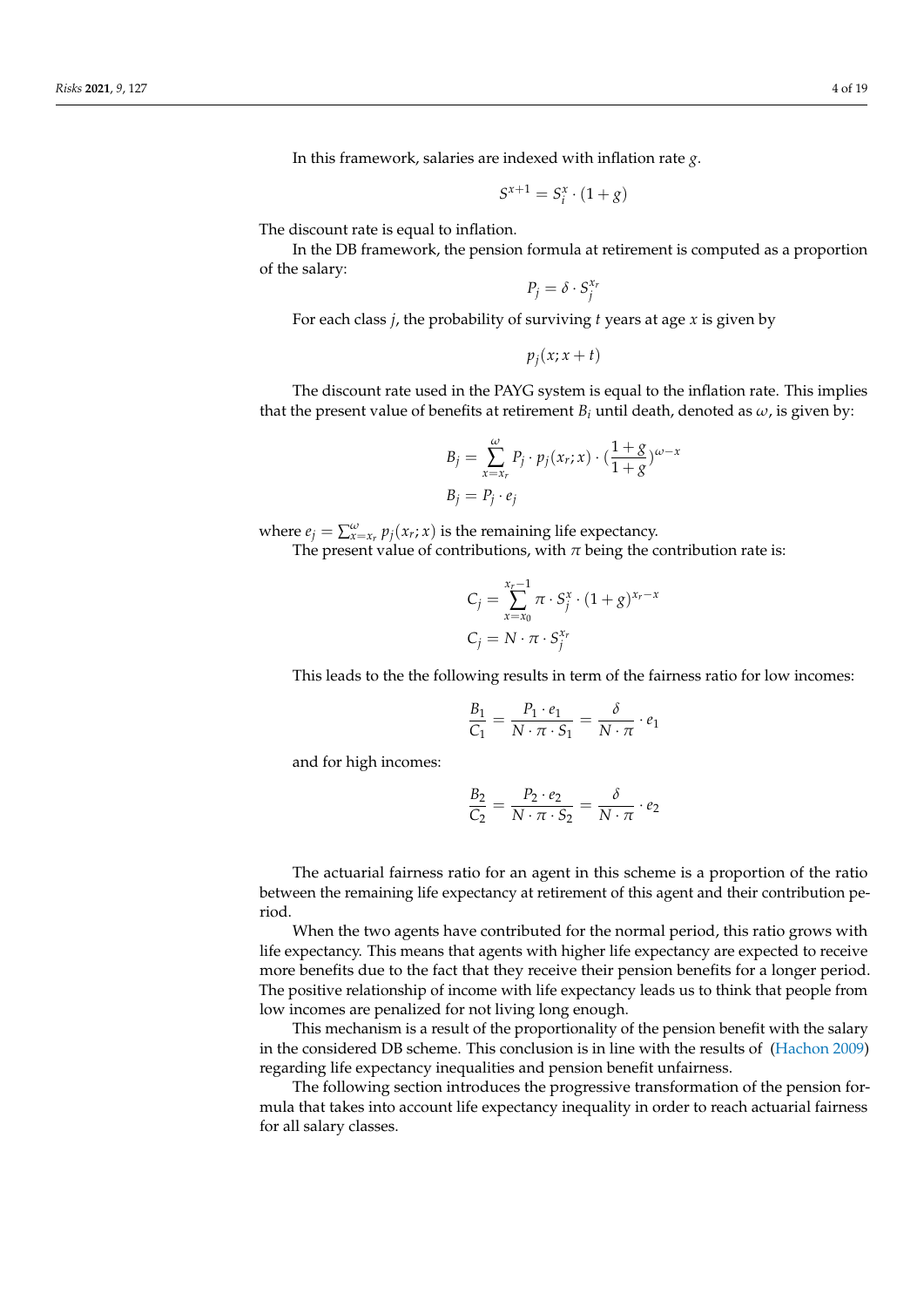# Progressivity

[\(Biggs et al. 2009\)](#page-17-25) defined progressivity as "The degree to which benefits are higher relative to lifetime payroll contributions for lower contributors than for higher contributors". This is a translation of [\(Musgrave and Tun Thin 1948\)](#page-17-26) approach regarding income tax.

The characterization of progressivity in pension benefits formulae is given in an OCED pension report [\(OCED 2011a\)](#page-17-27). In this study, we show two pension systems operating according to a progressive formula: Switzerland and the USA.

• USA

The pension formula is progressive. Earning USD 895 a month gives a 90% replacement rate.

In 2018, the first 895 USD a month of relevant earnings attracts a 90% replacement rate. The income range is replaced at 32% from 895 USD and 5397 USD. The 2018 average national pay index's upper and lower bounds are 20% and 118%, respectively. Between the earlier cutoff and the earnings limitation, a replacement rate of 15% is applied.

$$
P = \begin{cases} 0.9 \cdot S & \text{if } S < 10,740 \\ 9666 + 0.32 \cdot (S - 10,740) & \text{if } 10,740 < S < 64,764 \\ 20,725 + 0.15 \cdot (S - 5397) & \text{if } S > 64,764 \end{cases} \tag{1}
$$

**Switzerland** 

The public earnings-related pension benefit is based on average lifetime earnings. Benefit payments include both superior and inferior limitations. The "two-branch" pension calculation benefits average earnings between these two levels.The pension computation tends to transfer income from rich to poor agents. Pension payouts ranged from CHF 14,100 to CHF 28,200 in 2016 with complete contributions. These figures correspond to 16% and 33% of mean worker wages, respectively. When the average income is CHF 84,600, the maximum profit is 99% of the national economy average income. The formula for the complete contribution period is as follows:

$$
P = \begin{cases} 0.84 \cdot 16,800 & \text{if } S < 16,800 \\ 14,113 + 0.56 & (S - 16,800) & \text{if } 16,800 < S < 84,600 \\ 0.33 \cdot 84,600 & \text{if } S > 84,600 \end{cases} \tag{2}
$$

The existing system calibrates the progressive factors such that the pension benefit reaches certain thresholds such as quantiles of average salary; this approach only serves the accounting purpose of progressivity.

Our aim in the following part is to link the value of the progressive coefficients to the differences in life expectancy between salary classes in order to satisfy actuarial and accounting equilibrium.

#### *2.2. Progressive Pension Model and Fairness*

The defined benefit system is one of the most popular Pay-As-You-Go pension schemes, and it has been shown, under the premise of life expectancy inequalities related to income, that this system is unfair to low-income individuals.

Our aim is to use progressivity to calibrate the progressive coefficients with two conditions: actuarial fairness and Pay-As-You-Go equilibrium

2.2.1. Model Hypothesis

- The contribution period is denoted as *N*.
- There are *m* working classes determined upon entry into the scheme characterized by their salary  $(S_1; \ldots; S_m)$  and their proportion  $(w_1, \ldots, w_m)$
- The age of entry in the scheme is denoted as  $x_0$  and the age of retirement is denoted as *x<sup>r</sup>*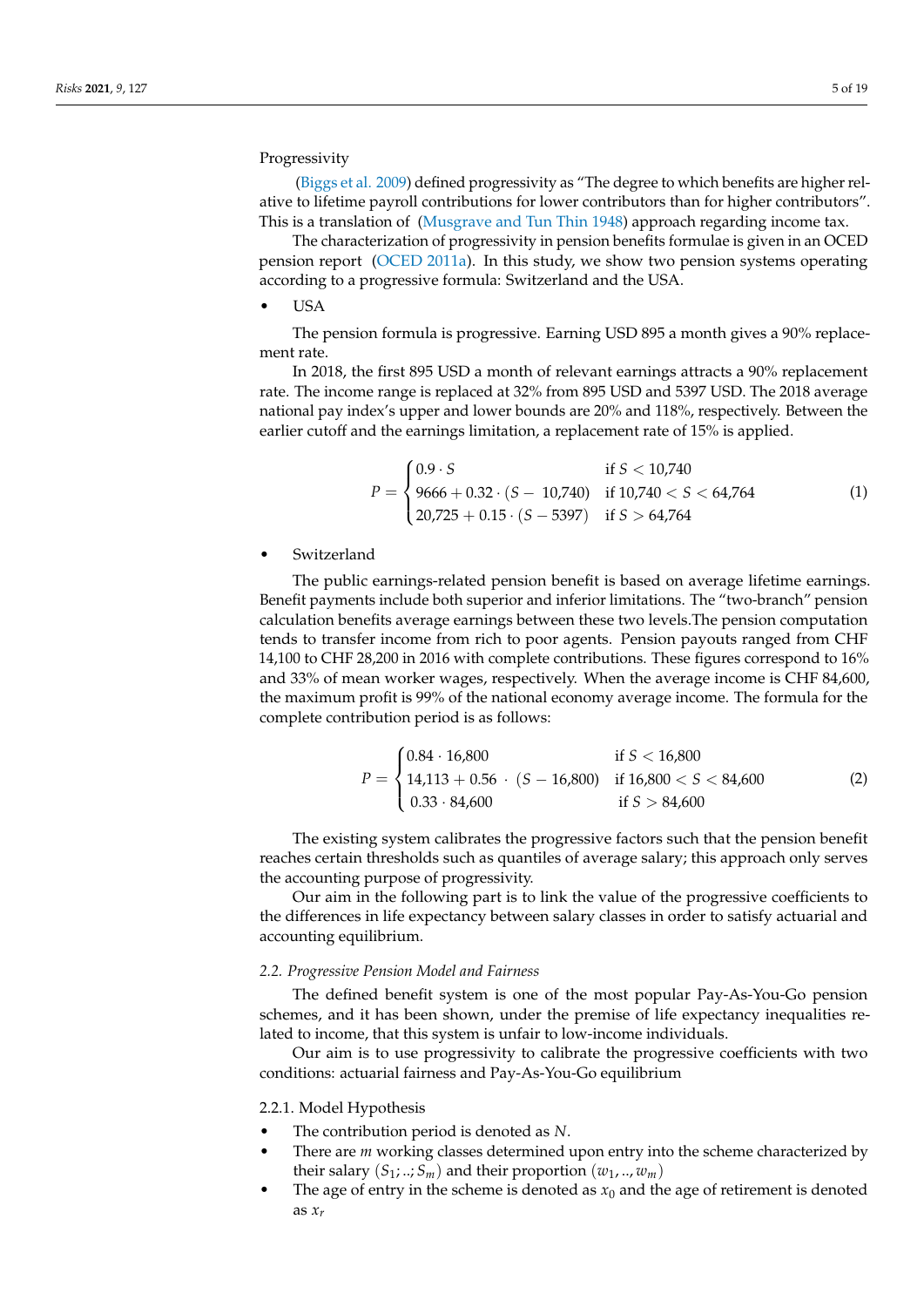- *L*(*x*, *t*) is the population function giving at date *t* the size of the population of age *x*. We can write  $L(x,t) = \sum_{i=1}^{m} L_i(x,t)$ , where  $L_i(x,t) = w_i \cdot L(x,t)$  is the size of the population aged *x* at time *t* in the class *i*.
- Let us initially consider a population in an absolutely stationary state. The population function is therefore independent of time.
- We ignore the effects of mortality before retirement. The population function at any age before retirement  $x < x_r$  is given by:

$$
L(x,t) = L(x) = L \tag{3}
$$

After retirement, we consider that each class has a different mortality evolution. If  $p_i(x; x + t)$  represents the probability of an agent aged *x* and belonging to class *j* surviving *t* years, the population of class *j* is given by:

$$
L_j(x;t) = L_j(x_r, t) \cdot p_j(x_r; x)
$$
\n(4)

• At any time *t*, let us imagine that the salary of an agent depends on their age (*x*) and time (*t*); this gives

$$
S_j^{(t;x)} = S_j^{(0;x_0)} \cdot (1+s_j)^{x-x_0} \cdot (1+g)^t \tag{5}
$$

where *s<sup>j</sup>* is the career growth effect for the group *j* salary and *g* is the inflation effect depending on time *t*.

The progressive salary transformation is given by:

$$
X(S_2) = \lambda_1 . S_1 + \lambda_2 . (S_2 - S_1)
$$
  

$$
X(S_j) = \lambda_1 . S_1 + \sum_{i=2}^{j} \lambda_i . (S_i - S_{i-1})
$$

The general formula is:

$$
X(S) = \sum_{i=1}^{m} \lambda_i \cdot \max(\min(S, S_i) - S_{i-1}; 0),
$$
 (6)

where  $\lambda_1$ , ...,  $\lambda_m$  are the progressive coefficients.

• After retirement, pension benefits are indexed with the same rate *γ*, and we have the following relationship at any age  $x > x_r$ :

$$
P^{(t,x)} = P^{(t,x_r)} \cdot (1+\gamma)^{(x-x_r)}
$$
 (7)

#### 2.2.2. Pension Formula

We implemented the progressive mechanism in the pension formula, aiming to correct the underlying unfairness issue. In order to transform a DB system into a progressive one, we chose to transform the salary in the pension formula using salary bandwidths, and based on those thresholds, we apply the progressive coefficients.

We can write the salary transformation for any class  $j$  as such with  $S_0^{(t;x)}=0$ :

$$
X(S_j^{(t;x)}) = X_j^{(t;x)} = \sum_{i=1}^j \lambda_i \cdot (S_i^{(t;x)} - S_{i-1}^{(t;x)})
$$

For any  $T > t$ ,  $X_j^{(T;x)} = X_j^{(t;x)}$  $\int_j^{(t;x)} (1+g)^{T-t}$  we obtain the pension at the time of retirement  $T = N$  with: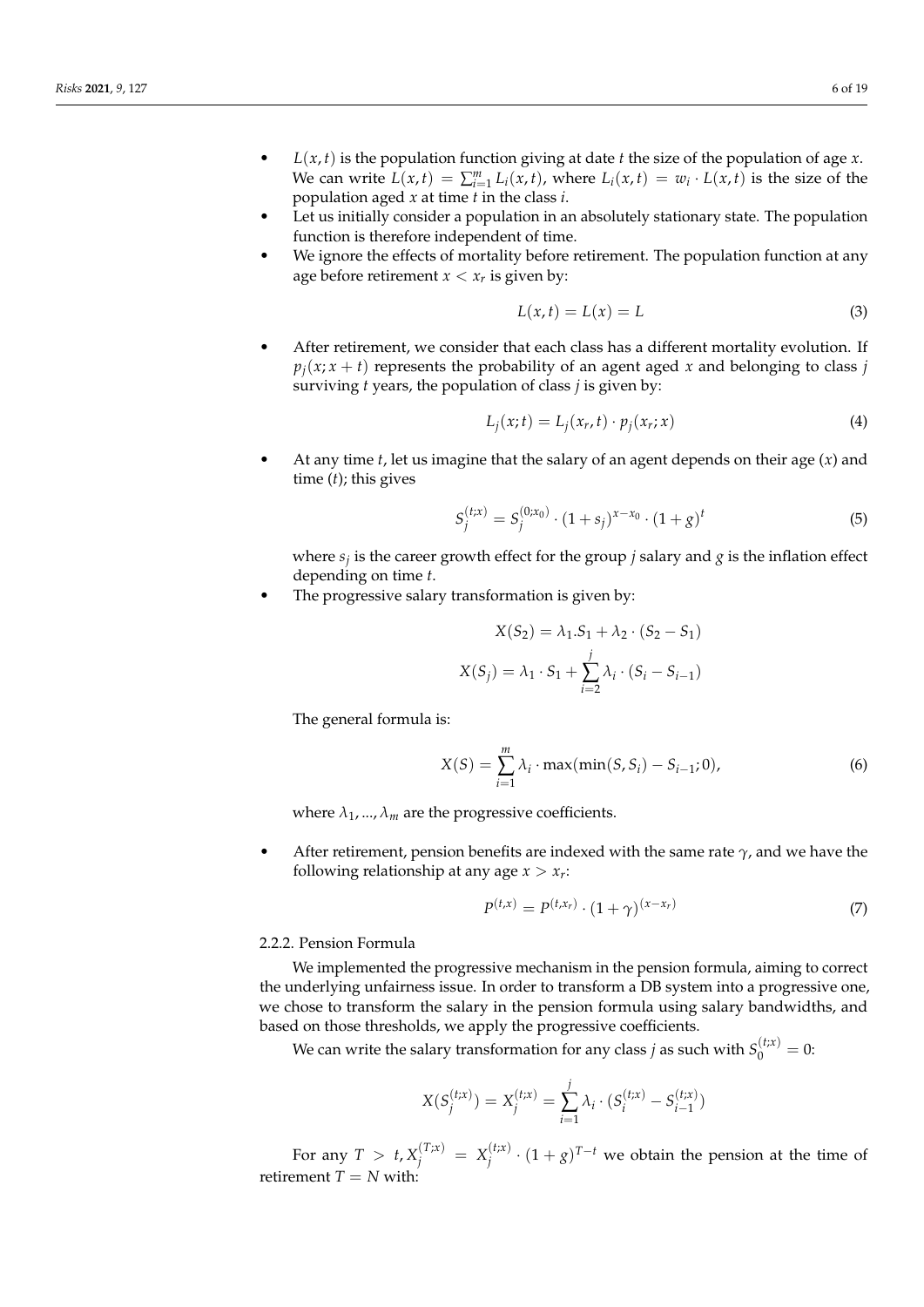$$
P_j^{(N,x_r)} = \sum_{t=0}^{N-1} \frac{\delta}{N} \cdot X_j^{(t;x_0+t)} \cdot (1+\gamma)^{N-t}
$$
  
=  $\frac{\delta}{N} \cdot \sum_{i=1}^j \lambda_i \sum_{t=0}^{N-1} (S_i^{(t;x_0+t)} - S_{i-1}^{(t;x_0+t)}) \cdot (1+\gamma)^{N-t}$ 

We also have

$$
\widehat{S}_j^N(\gamma, g) = \sum_{t=0}^{N-1} (S_i^{(t; x_0+t)}) \cdot (1+\gamma)^{N-t}
$$
  
=  $S_j^{(0; x_0)} \cdot (1+\gamma) \cdot \frac{[(1+g) \cdot (1+s_j)]^N - (1+\gamma)^N}{(1+g) \cdot (1+s_j) - (1+\gamma)}$ 

The last term is the future value of a geometric annuity with growth  $(1+g) \cdot (1+s_j)$ indexed at rate  $1 + \gamma$  over a period of time *N*. It is noted that

$$
Gs_j^{(\gamma)} = (1+\gamma) \cdot \frac{[(1+g)\cdot(1+s_j)]^N - (1+\gamma)^N}{(1+g)\cdot(1+s_j) - (1+\gamma)},
$$
\n(8)

This leads to:

$$
P_j^{(N,x_r)} = \frac{\delta}{N} \cdot \sum_{i=1}^j \lambda_i \cdot (\widehat{S_i^N}(\gamma, g) - \widehat{S_{i-1}^N}(\gamma, g)) = \frac{\delta}{N} \cdot \widehat{X_j^N}(\gamma, g)
$$
(9)

with:

$$
\widehat{X_j^N}(\gamma, g) = \sum_{i=1}^j \lambda_i \cdot (\widehat{S_i^N}(\gamma, g) - \widehat{S_{i-1}^N}(\gamma, g)) \tag{10}
$$

Here, we give an explanation of the notations we have introduced so far:

- *S*<sup>*N*</sup> $(\gamma, g)$  is the sum of all salaries throughout the career of an agent of class *j* indexed at rate *γ*, with *g* being the inflation effect.
- $X_j^N(\gamma, g)$  is the progressive transformation applied to the indexed sum of the salary.

# 2.2.3. Pay-As-You-Go Equilibrium

The number of active workers in the scheme is:

$$
\sum_{x=x_0}^{x_r-1} L(x,t) = \sum_{x=x_0}^{x_r-1} L = N \cdot L \tag{11}
$$

The total amount of contributions in the scheme for the agents of class *i* is:

$$
\sum_{x=x_0}^{x_r-1} L_i(x, t) \cdot \pi \cdot S_i^{(t,x)} = \sum_{x=x_0}^{x_r-1} w_i \cdot L \cdot \pi \cdot S_i^{(t,x)}
$$
  
=  $w_i \cdot L \cdot \pi \cdot \sum_{x=x_0}^{x_r-1} S_i^{(t,x_0)} \cdot (1+s_i)^{x-x_0}$   
=  $w_i \cdot L \cdot \pi \cdot S_i^{(t,x_0)} \cdot \sum_{x=x_0}^{x_r-1} (1+s_i)^{x-x_0}$ 

where  $S_i^{(t;x_0)} \cdot \sum_{x=x_0}^{x_r-1} (1+s_i)^{x-x_0}$  is the sum of all salaries of class *i* from age  $x_0$  to  $x_{r-1}$ .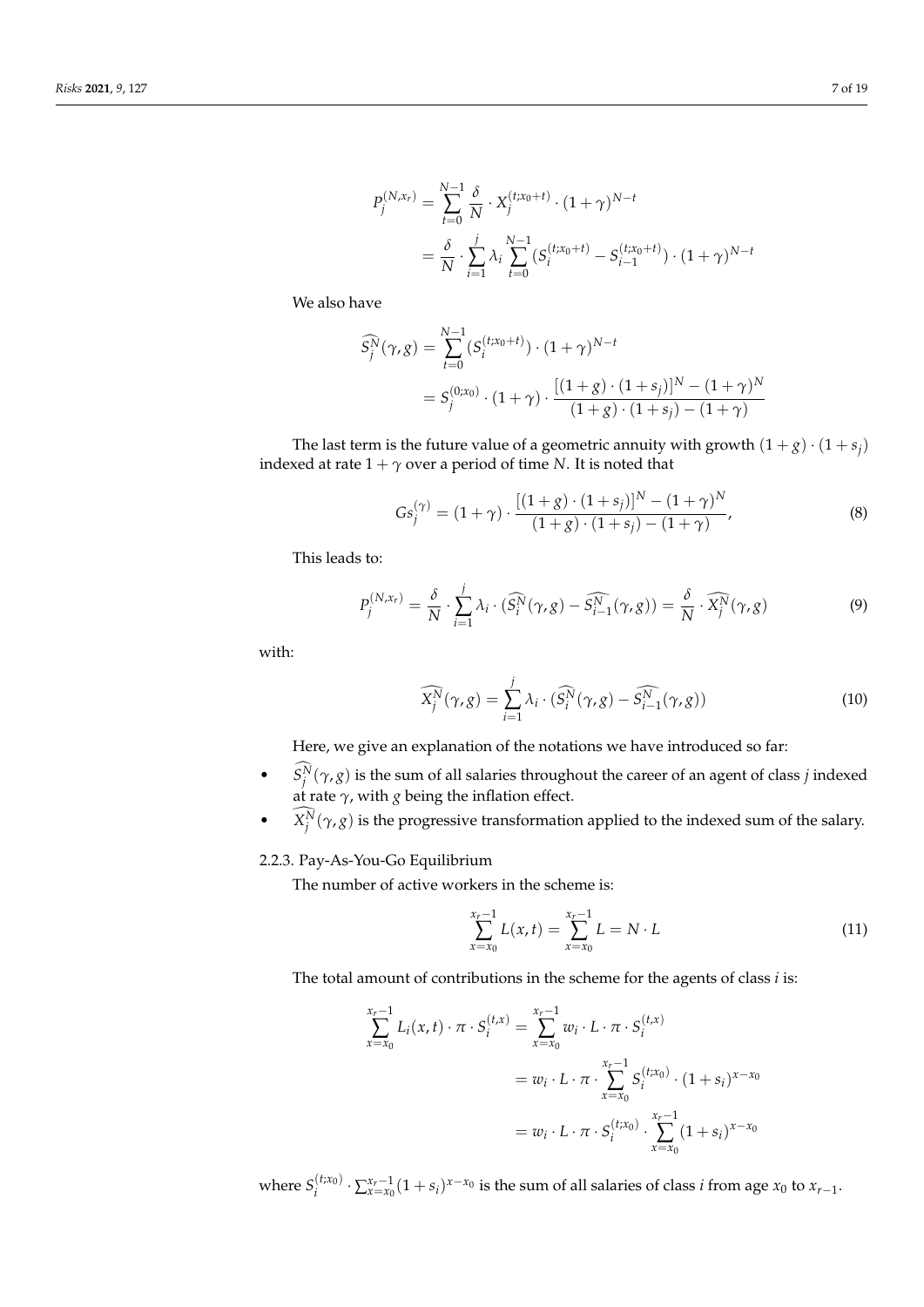For all retired agents of class *i*, the total of the pension benefits paid is:

$$
\sum_{x=x_r}^{\omega} L_i(x, t) P_i^{(t,x)} = L \cdot w_i \cdot P_i^{(x_r)} \cdot \sum_{x=x_r}^{\omega} p_i(x_r; x) \left(\frac{1+\gamma}{1+g}\right)^{(x-x_r)}
$$

$$
= L \cdot w_i \cdot P_i^{(t,x_r)} \cdot a_j^{(\gamma, g)}
$$

where  $a_j^{(\gamma, g)} = \sum_{x=x_r}^{\omega} p_i(x_r; x) (\frac{1+\gamma}{1+g})^{(x-x_r)}$  is a life annuity discounted with rate  $\frac{(1+g)}{(1+\gamma)}$ . The pay-as-you-go equilibrium is characterized by the following relationship:

# $Contributions<sup>t</sup> = Benefits<sup>t</sup>$

We are looking for the  $\pi$  value that satisfies this equilibrium for any given replacement rate.

$$
\sum_{x=x_0}^{x_r-1} \sum_{i=1}^m L_i(x,t) \cdot \pi \cdot S_i^{(t,x)} = \sum_{x=x_r}^{\omega} \sum_{j=1}^m L_j(x,t) P_j^{(t,x)}
$$

$$
\pi \cdot \sum_{x=x_0}^{x_r-1} \sum_{i=1}^m w_i \cdot L \cdot S_i^{(t,x)} = \sum_{j=1}^m w_j \cdot L \cdot a_j^{(\gamma, g)} \frac{\delta}{N} \cdot \widehat{X}_j(\gamma, g).
$$

We divide this expression by *L*.

$$
\pi \cdot \sum_{x=x_0}^{x_r-1} \sum_{i=1}^m w_i \cdot S_i^{(t,x)} = \frac{\delta}{N} \cdot \sum_{j=1}^m w_j \cdot \widehat{X}_j(\gamma, g) \cdot a_j^{(\gamma, g)}
$$

$$
\pi \cdot \sum_{i=1}^m w_i \cdot \sum_{x=x_0}^{x_r-1} S_i^{(t,x)} = \frac{\delta}{N} \cdot \sum_{j=1}^m w_j \cdot \widehat{X}_j(\gamma, g) \cdot a_j^{(\gamma, g)}
$$

Here, we introduce  $\bar{S} = \sum_{i=1}^{m} w_i \cdot \sum_{x=x_0}^{x_r-1} S_i^{(t,x)}$  $i_i^{(t,x)}$ , being the average salary of all agents in the scheme.

This gives us the replacement rate and progressive factors for the sustainability conditions between the contribution rate.

$$
\delta = \frac{N \cdot \pi \cdot \bar{S}}{\sum_{i=1}^{m} \lambda_1 w_i \cdot a_i^{(\gamma, g)} \cdot \widehat{S}_1^N(\gamma, g) + \sum_{i=2}^{m} \lambda_i \sum_{j=i}^{m} w_j \cdot a_j^{(\gamma, g)} \cdot (\widehat{S}_i^N(\gamma, g) - \widehat{S}_{i-1}^N(\gamma, g))}
$$
(12)

The equilibrium is characterized by this equation for  $(\lambda_1; ... \lambda_m; \delta)$  where  $\delta > 0$ 

$$
\pi = \frac{\delta \cdot \sum_{i=1}^{m} \lambda_i \cdot b_i}{N.\bar{S}} \tag{13}
$$

with  $b_j = \sum_{j=i}^m w_j \cdot a_j^{(\gamma, g)}$  $\int_{j}^{(\gamma_{\ell}g)} (S_i^N(\gamma, g) - S_{i-1}^N(\gamma, g)).$ 

This relationship expresses the fact that for a given replacement rate *δ* and a vector of progressive factors  $\lambda' = (\lambda_1; ...; \lambda_m)$ , the contribution rate that allows for the sustainability of the scheme is given by the previous relationship (13).

Using this, we implement our second criterion, namely actuarial fairness for every agent in order to find the value of the progressive factors  $(\lambda_1, ..., \lambda_m)$ .

# 2.2.4. Inter-Class Fairness Conditions

We reach inter-class fairness when the actuarial fairness ratio is the same for every agent, regardless of their salary class.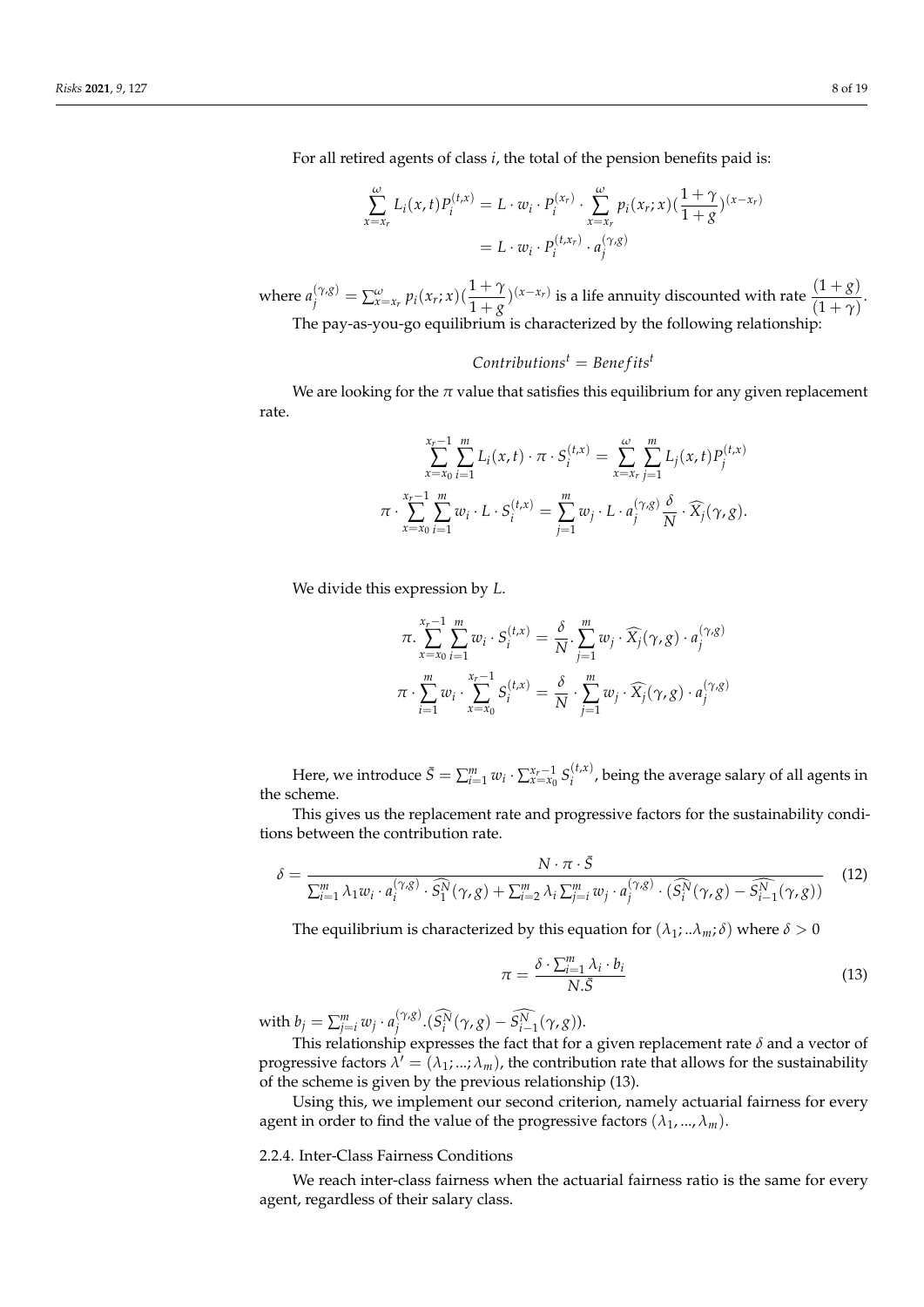The PAYG condition allowed us to find a value for the system target contribution rate. In order to calibrate the progressive coefficients, we need to solve the inter-class fairness conditions:

Present value of contributions

The present value of contributions is computed with the agents discount factor *r*. It is not necessarily an actuarial rate of return, but rather a rate which expresses the perception that agents have about the evolution of their contributions over time.

$$
C_j^N = \sum_{t=0}^{N-1} \pi \cdot S_j^{(t;x_0+t)} \cdot (1+r)^{N-t}
$$
  
= 
$$
\sum_{t=0}^{N-1} \pi \cdot S_j^{(0;x_0)} \cdot (1+g)^t \cdot (1+s_j)^t \cdot (1+r)^{N-t}
$$
  

$$
C_j^N = \pi \cdot S_j^{(0;x_0)} \cdot (1+r) \cdot \frac{[(1+g) \cdot (1+s_j)]^N - (1+r)^N}{(1+g) \cdot (1+s_j) - (1+r)}
$$

Using the geometric annuity form, we can write the present value of contributions as:

$$
C_j^N = \pi \cdot S_j^{(0;x_0)} \cdot G s_j^{(r)} = \pi \cdot \widehat{S_j^N}(r, g)
$$
\n(14)

• Present value of benefits

At the time of retirement *N*, the pension benefit for the class *j* is  $P_i^{(N,x_r)}$  $j^{(N, \lambda_T)}$ . The present value of benefits for the class *j* is indexed with rate  $1 + \gamma$ , which is computed with the survival probability *p<sup>j</sup>* for the class *j*:

$$
B_j^N = \sum_{x=x_r}^{\omega} P_j^{(N,x_r)} \cdot p_j(x_r; x) \cdot (\frac{1+\gamma}{1+r})^{x-x_r}
$$
  

$$
B_j^N = P_j^{(N,x_r)} \cdot a_j^{(\gamma,r)}
$$

where  $a_j^{(\gamma,r)} = \sum_{x=x_r}^{\omega} p_j(x_r; x) \cdot (\frac{1+\gamma}{1+r})$  $\frac{1+\gamma}{1+\gamma}$ <sup>*x*−*x<sub>r</sub>*</sup> is the life annuity calculated for the population with survival probability  $p_j(x; x + t)^{1}$  $p_j(x; x + t)^{1}$  $p_j(x; x + t)^{1}$ 

• Fairness condition

We need to obtain the values of  $\lambda$  for each career by solving the following inter-class fairness conditions:

$$
\frac{B_1^N}{C_1^N} = ... = \frac{B_j^N}{C_j^N} = ... = \frac{B_m^N}{C_m^N}
$$

This leads to the following system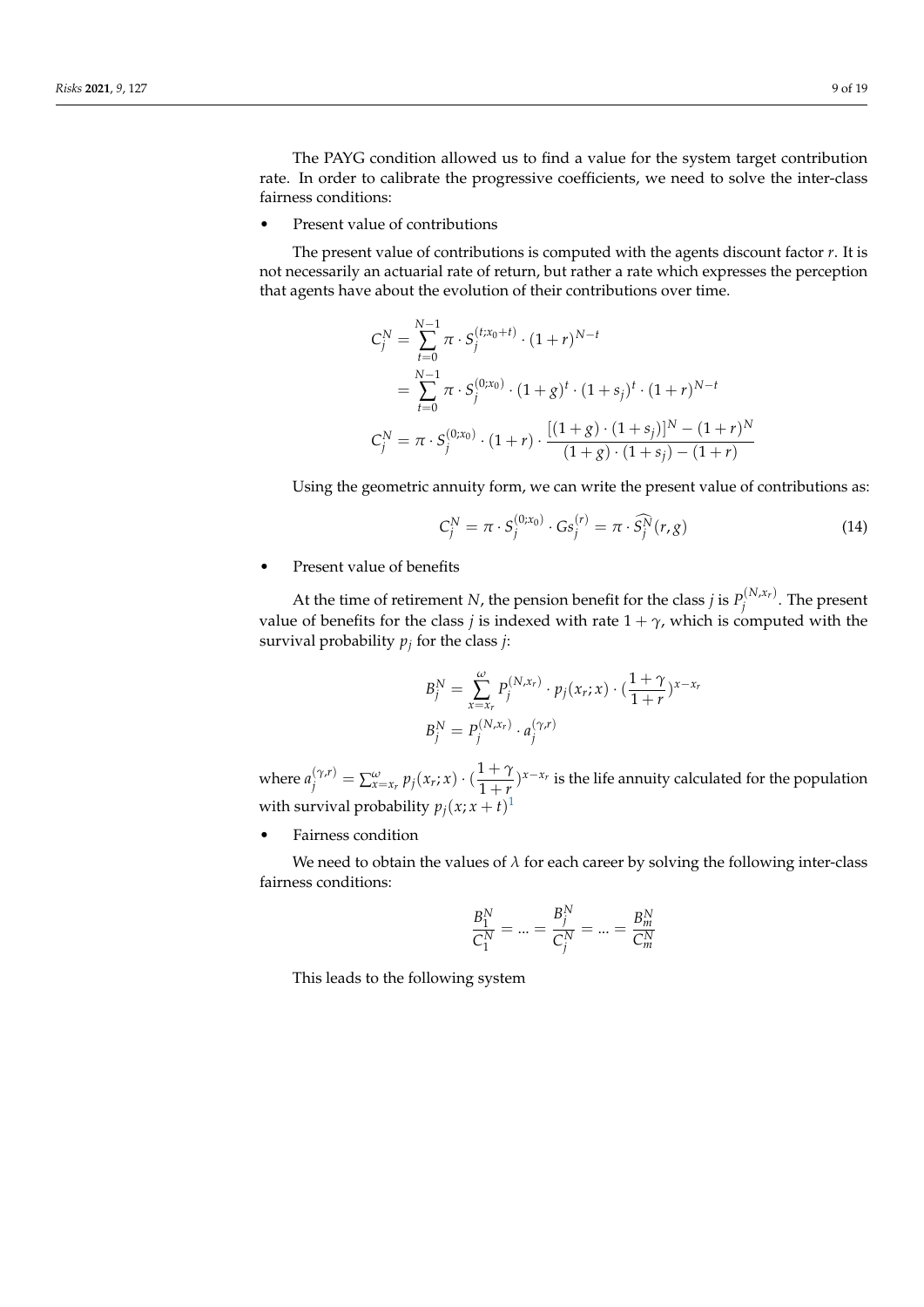$$
\begin{cases}\n\frac{B_1^N}{C_1^N} = \frac{\delta \cdot \lambda_1}{N.\pi} \cdot \frac{\widehat{S_1^N}(\gamma, g)}{\widehat{S_1^N}(\gamma, g)} \cdot a_1^{(\gamma, r)} \\
\vdots \\
\frac{B_j^N}{C_j^N} = \frac{\delta}{N \cdot \pi \cdot \widehat{S_j^N}(\gamma, g)} \cdot (\lambda_1 \cdot \widehat{S_1^N}(\gamma, g) + \sum_{i=2}^j \lambda_i \cdot (\widehat{S_i^N}(\gamma, g) - \widehat{S^N}_{i-1}(\gamma, g))) \cdot a_j^{(\gamma, r)} \\
\vdots \\
\frac{B_m^N}{C_m^N} = \frac{\delta}{N \cdot \pi \cdot \widehat{S_m^N}(\gamma, g)} \cdot (\lambda_1 \cdot \widehat{S_1^N}(\gamma, g) + \sum_{i=2}^m \lambda_i \cdot (\widehat{S_i^N}(\gamma, g) - \widehat{S^N}_{i-1}(\gamma, g))) \cdot a_m^{(\gamma, r)}\n\end{cases} (15)
$$

The solution is given by:

$$
\lambda' = (\lambda_1, ..., \lambda_m)
$$

*λ* is thus the vector of solution for our  $(m - 1)$  conditions. The coordinates are all a scalar times  $\lambda_1$ .

$$
\frac{\widehat{S}_{2}^{N}(r,g) \cdot \frac{a_{1}^{(\gamma,r)}}{a_{2}^{(\gamma,r)}} - \widehat{S}_{1}^{N}(r,g) \cdot \frac{a_{2}^{(\gamma,r)}}{a_{2}^{(\gamma,r)}} \cdot \frac{\widehat{S}_{1}^{N}(\gamma,g)}{\widehat{S}_{1}^{N}(r,g)}
$$
\n
$$
\lambda = \lambda_{1} \cdot \frac{\widehat{S}_{i}^{N}(r,g) \cdot \frac{a_{1}^{(\gamma,r)}}{a_{i}^{(\gamma,r)}} - \widehat{S}_{i-1}^{N}(r,g) \cdot \frac{a_{1}^{(\gamma,r)}}{a_{i-1}^{(\gamma,r)}}}{\widehat{S}_{i}^{N}(\gamma,g) - \widehat{S}_{i-1}^{N}(\gamma,g)} \cdot \frac{\widehat{S}_{1}^{N}(\gamma,g)}{\widehat{S}_{1}^{N}(r,g)}
$$
\n
$$
\vdots
$$
\n
$$
\frac{\widehat{S}_{m}^{N}(r,g) \cdot \frac{a_{1}^{(\gamma,r)}}{a_{m}^{(\gamma,r)}} - \widehat{S}_{m-1}^{N}(r,g)}{\widehat{S}_{m}^{N}(r,g)}
$$
\n
$$
\frac{\widehat{S}_{m}^{N}(r,g) \cdot \frac{a_{1}^{(\gamma,r)}}{a_{m}^{(\gamma,r)}} - \widehat{S}_{m-1}^{N}(r,g) \cdot \frac{a_{1}^{(\gamma,r)}}{a_{m-1}^{(\gamma,r)}}}{\widehat{S}_{m}^{N}(\gamma,g) - \widehat{S}_{m-1}^{N}(\gamma,g)}
$$
\n
$$
\frac{\widehat{S}_{1}^{N}(\gamma,g)}{\widehat{S}_{1}^{N}(r,g)}
$$
\n
$$
\frac{\widehat{S}_{1}^{N}(\gamma,g)}{\widehat{S}_{1}^{N}(r,g)}
$$
\n
$$
\frac{\widehat{S}_{1}^{N}(\gamma,g)}{\widehat{S}_{1}^{N}(\gamma,g) - \widehat{S}_{m-1}^{N}(\gamma,g)}
$$
\n
$$
\frac{\widehat{S}_{1}^{N}(\gamma,g)}{\widehat{S}_{1}^{N}(r,g)}
$$
\n
$$
\frac{\widehat{S}_{1}^{N}(\gamma,g)}{\widehat{S}_{1}^{N}(\gamma,g) - \widehat{S}_{m-1}^{N}(\gamma,g) - \widehat{S}_{m-1}^{N}(\gamma,g) - \widehat{S}_{1}^{N}(r
$$

The progressive fair pension is then expressed as:

$$
P_j^{(N,x_r)} = \frac{\delta}{N} \cdot \widehat{X_j^N} = \frac{\delta}{N} \cdot \sum_{i=1}^j \lambda_i \cdot (\widehat{S_i^N}(\gamma, g) - \widehat{S_{i-1}^N}(\gamma, g))
$$

We then use the expression of the progressive factors in the solution of the inter-class fairness condition in the pension formula; this allows us to reduce the telescopic sum in this way for any class  $j > 1$ :

$$
P_j^{(N,x_r)} = \delta \cdot \lambda_1 \cdot \frac{\widehat{S_1^N}(\gamma, g)}{\widehat{S_1^N}(r, g)} \cdot \frac{\widehat{S_j^N}(r, g)}{N} \cdot \frac{a_1^{(\gamma, r)}}{a_j^{(\gamma, r)}}
$$
(17)

Here, we introduce

$$
\beta_j = \frac{\widehat{S}_j^{\widehat{N}}(r,g)}{\widehat{S}_j^{\widehat{N}}(\gamma,g)} \cdot \frac{\widehat{S}_1^{\widehat{N}}(\gamma,g)}{\widehat{S}_1^{\widehat{N}}(r,g)},
$$
\n(18)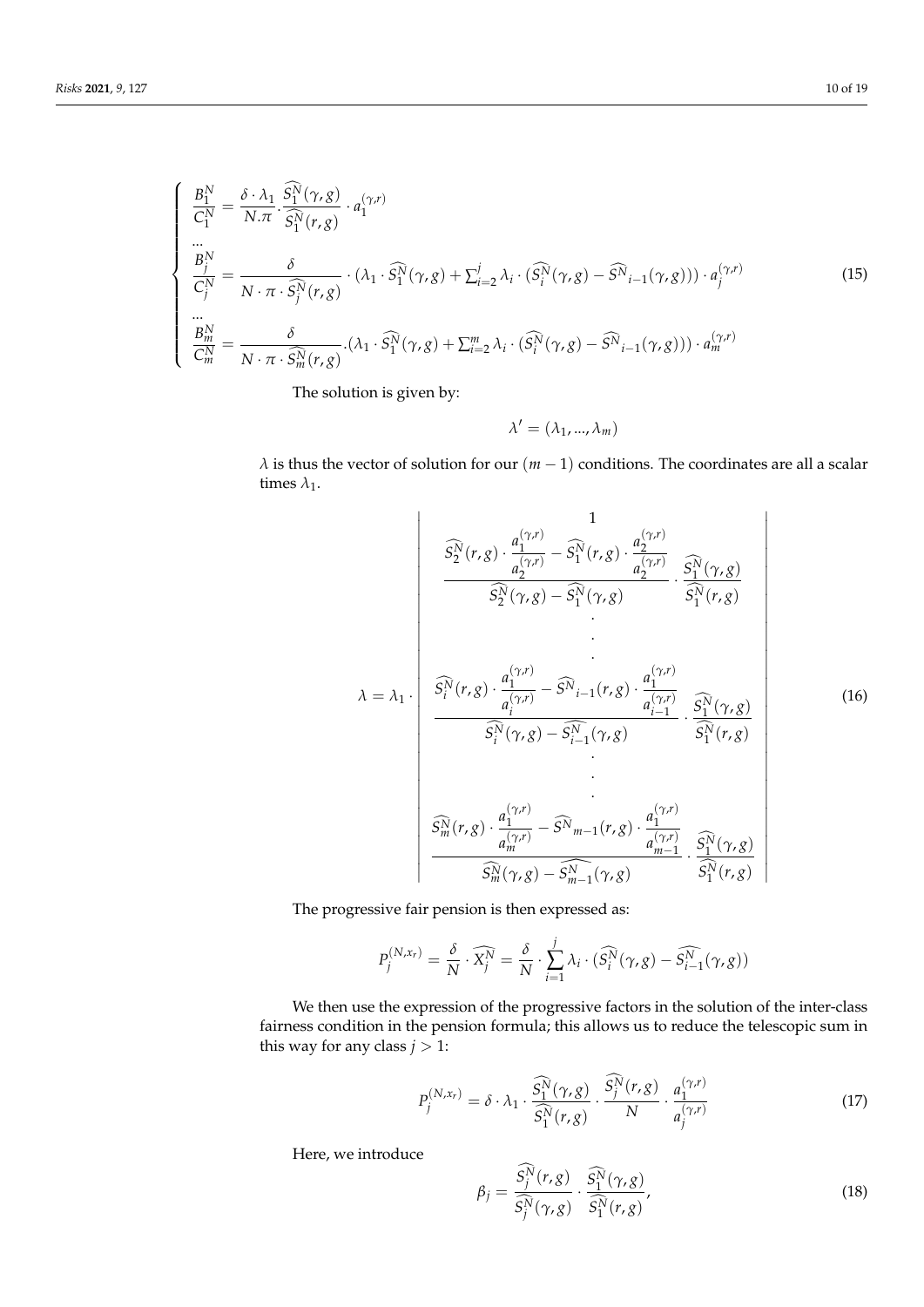being the correction term for the indexation of the classes. The fair pension then becomes:

$$
\left| P_j^{(N,x_r)} = \delta \cdot \lambda_1 \cdot \frac{\widehat{S}_j^N(\gamma, g)}{N} \cdot \beta_j \cdot \frac{a_1^{(\gamma, r)}}{a_j^{(\gamma, r)}} \right| \tag{19}
$$

This quantity can be interpreted as a replacement rate multiplied by the average career salary with two corrections: the first one is an economic correction linked to the disparity between the evolution of the agent's salary during their career and the scheme indexation rate, and the second one is a correction tied to the mortality differential between the classes.

**Proposition 1.** *For any couple*  $(\delta, \lambda_1)$  *and any discount rate r, there is a vector*  $\lambda = (\lambda_1; ...; \lambda_m)$ *satisfying at the same time the PAYG and inter-class fairness conditions given by (13) and (16).*

The theoretical expression of the actuarial ratio is the same for every agent<sup>[2](#page-16-3)</sup>.

$$
\frac{B_j}{C_j} = \frac{\delta \cdot \lambda_1}{N \cdot \pi} \cdot \frac{S_1^N(\gamma, g)}{\widehat{S_1^N}(r, g)} \cdot a_1^{(\gamma, r)}
$$
(20)

This result demonstrates the fact the progressive fair pension makes it possible to obtain the same ratio of benefits to contributions for all classes. However, this ratio is not necessarily equal to one. In the following part, we explore the conditions regarding the discount rate in order for the system to be fair and reach equilibrium.

### <span id="page-10-0"></span>**3. Canonical Actuarial and Indexation Rates**

[Aaron](#page-16-4) [\(1966\)](#page-16-4) explained the relationship between the actuarial rate (equilibrium return) on PAYG social security and the income growth rate, as the sum of two rates: earnings growth per head and population growth rate.

In our framework, the canonical case will correspond to the two following conditions:

- The revaluation of pensions is consistent with the increase in salaries  $(g = \gamma)$ ;
- The discount rate  $r$  used to estimate the level of fairness is equal to the rate of return of the PAYG system. In the demographic stationary situation, this rate of return is equal to the rate of increase in the salaries (*g*).

Therefore, the canonical case leads to:  $r = g = \gamma$ .

## *3.1. Canonical Model*

We chose the canonical values of the discount factor and the indexation rate of the scheme. In a stationary demographic framework, they are equal. We compute here the progressivity coefficients in the canonical case.

Pension formula and present values.

The sum of the salaries becomes:

$$
\widehat{S_j^N} = S_j^{(0;x_0)} \cdot \frac{1 - s_j^N}{1 - s_j}
$$

Thus, the pension Formula (9) transforms into:

$$
P_j^N = \frac{\delta}{N} \cdot \sum_{i=1}^j \lambda_i \cdot (\widehat{S_i^N} - \widehat{S_{i-1}^N}) = \frac{\delta}{N} \cdot \widehat{X_j^N}
$$
(21)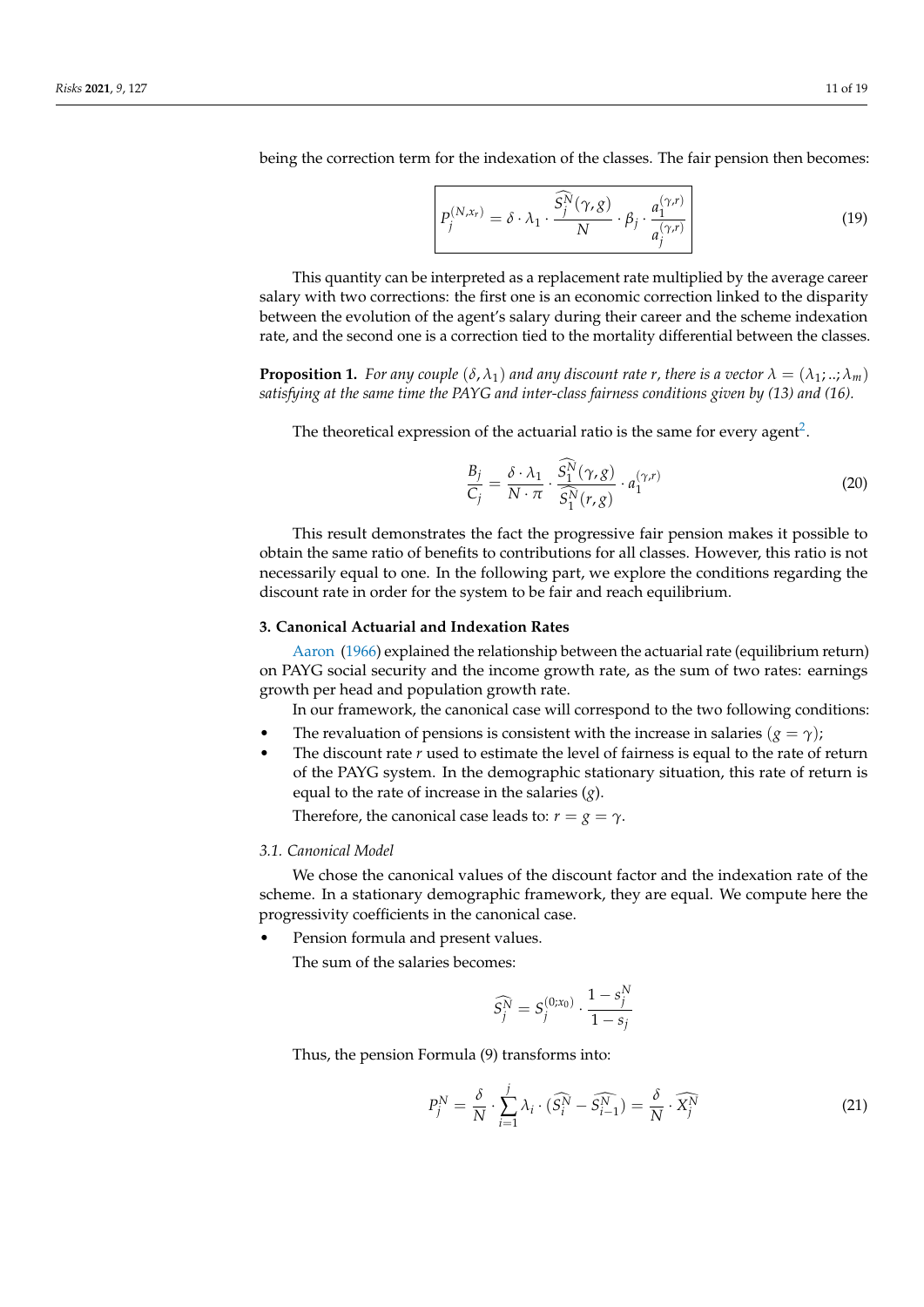with:

$$
\widehat{X_j^N} = \sum_{i=1}^j \lambda_i \cdot (\widehat{S_i^N} - \widehat{S_{i-1}^N})
$$
\n(22)

The present value of benefits at the time of retirement *N* is:

$$
B_j^N = \sum_{x=x_r}^{\omega} P_j^N \cdot p_j(x_r; x) \cdot \left(\frac{1+\gamma}{1+r}\right)^{x-x_r}
$$
  
= 
$$
P_j^N \sum_{x=x_r}^{\omega} \cdot p_j(x_r; x)
$$
  

$$
B_j^N = P_j^N \cdot e_j
$$

The present value of contributions at the time of retirement *N* is given by:

$$
C_j^N = \sum_{t=0}^{N-1} \pi \cdot S_j^{(t; x_0 + t)} \cdot (1+r)^{N-t}
$$
  

$$
C_j^N = \pi \cdot \widehat{S_j^N}
$$
 (23)

• PAYG equilibrium.

The PAYG equilibrium expression on the target replacement rate and contribution rate becomes independent of  $(\gamma, g)$  and becomes

$$
\pi = \frac{\delta \cdot \sum_{i=1}^{m} w_i \cdot \widehat{X}_i^N \cdot e_i}{N.\bar{S}}
$$
\n(24)

• Inter-class fairness.

We express the actuarial fairness equality condition between the classes. This leads to the condition on the progressive factors:

$$
\hat{S}_{2}^{\hat{N}} \cdot \frac{e_{1}}{e_{2}} - \hat{S}_{1}^{\hat{N}} \cdot \frac{e_{2}}{e_{2}}
$$
\n
$$
\hat{S}_{2}^{\hat{N}} - \hat{S}_{1}^{\hat{N}}
$$
\n
$$
\hat{S}_{i}^{\hat{N}} \cdot \frac{e_{1}}{e_{i}} - \hat{S}_{i-1} \cdot \frac{e_{1}}{e_{i-1}}
$$
\n
$$
\hat{S}_{i}^{\hat{N}} - \hat{S}_{i-1}^{\hat{N}}
$$
\n
$$
\cdot
$$
\n
$$
\hat{S}_{m}^{\hat{N}} \cdot \frac{e_{1}}{e_{m}} - \hat{S}_{m-1} \cdot \frac{e_{1}}{e_{m-1}}
$$
\n
$$
\hat{S}_{m}^{\hat{N}} - \hat{S}_{m-1}^{\hat{N}}
$$
\n
$$
\hat{S}_{m}^{\hat{N}} - \hat{S}_{m-1}^{\hat{N}}
$$
\n(25)

The progressive fair pension calculated with the progressive coefficients is thus:

$$
P_j^N = \frac{\delta}{N} \cdot \widehat{X_j^N} = \frac{\delta}{N} \cdot \sum_{i=1}^j \lambda_i \cdot (\widehat{S_i^N} - \widehat{S_{i-1}^N})
$$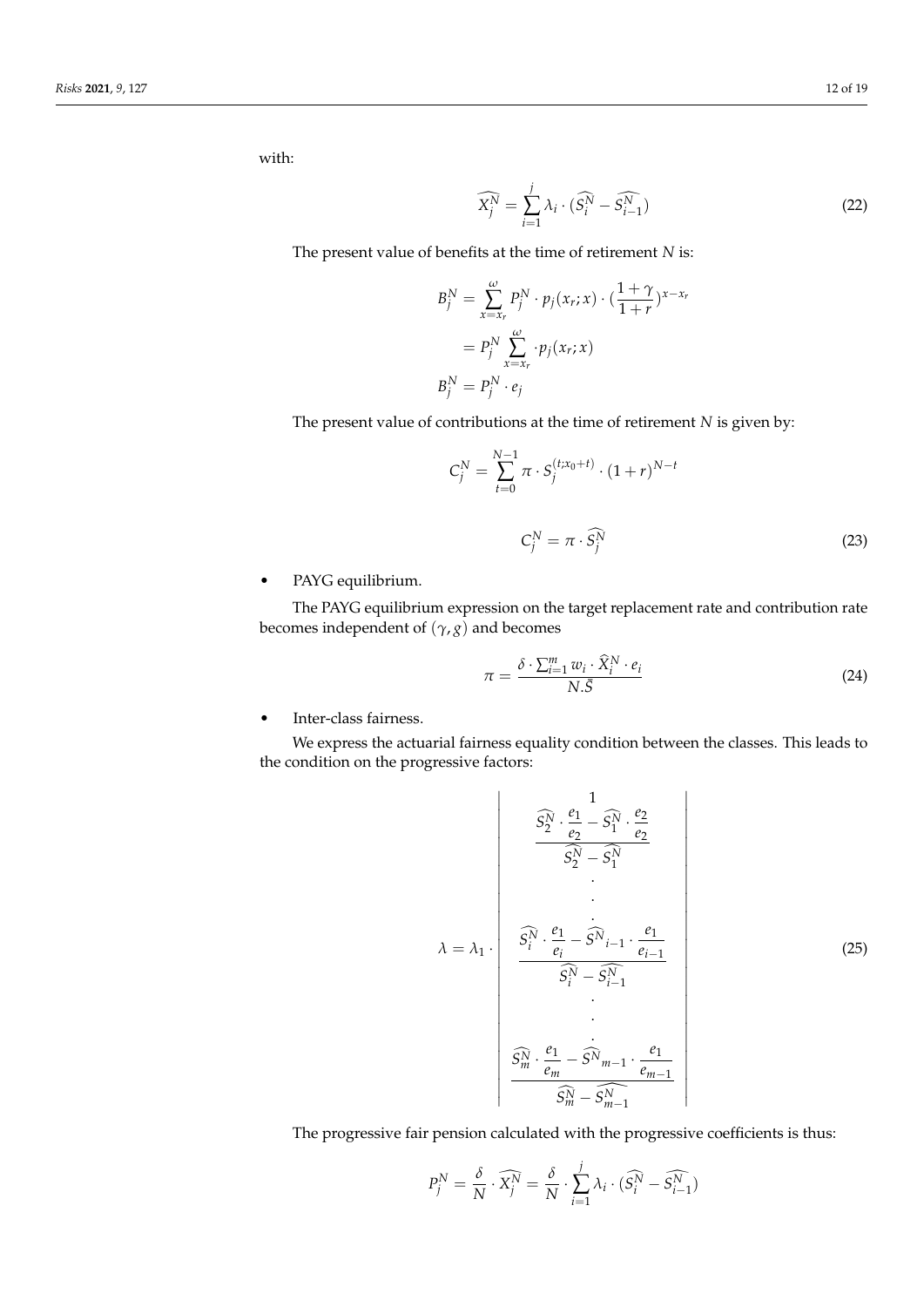We compute the pension with the progressive factors obtained via the inter-class fairness condition:

$$
P_j^N = \delta \cdot \lambda_1 \cdot \frac{\widehat{S}_j^N}{N} \cdot \frac{e_1}{e_j} \qquad (26)
$$

In this case, since the discount rate and the indexation rate are the same, we notice that the fair pension has only one correction term, which is the mortality correction expressed as the ratio between two remaining life expectancies; the salary term has no effect with canonical rates:

$$
\beta_j = 1 \tag{27}
$$

Then, the actuarial ratio becomes, using (27) and (28):

$$
\frac{B_j^N}{C_j} = \frac{\delta \Lambda_1 \cdot e_1}{N \cdot \pi} \n= \frac{\lambda_1 \cdot e_1 \cdot \overline{S}}{\sum_{i=1}^m w_i \cdot \widehat{X}_i \cdot e_i}
$$

As this sum is telescopic, we thus obtain:

$$
\sum_{i=1}^{m} w_i \cdot \widehat{X}_i \cdot e_i = \sum_{i=1}^{m} w_i \cdot \lambda_1 \cdot S_i \cdot e_1 = \lambda_1 \cdot e_1 \cdot \overline{S}
$$

Thus, with canonical rates, the system reaches perfect actuarial fairness for all of the classes:

$$
\frac{B_j^N}{C_j^N} = 1\tag{28}
$$

## *3.2. No Salary Indexation Model and Illustration*

We will consider here a special case of a canonical environment where  $g = 0$  and  $s_j = 0$ ,

- Salaries are constant during the career.
- There is no indexation.
- The annuity used to compute the present value of benefits is simply the life expectancy at retirement:

$$
B_j = \sum_{x=x_r}^{\omega} P_j \cdot p_j(x_r; x)
$$
  
= 
$$
P_j \sum_{x=x_r}^{\omega} \cdot p_j(x_r; x)
$$
  

$$
B_j = P_j \cdot e_j
$$

At any time *t*, the salary in a class *j* is  $S_j^t = S_j$ .

For an individual in a salary class *j*, their pension at retirement for a complete career is computed as such:

$$
P_j = \sum_{t=1}^{N} \frac{\delta}{N} \cdot X_j
$$

$$
P_j = \delta \cdot X_j
$$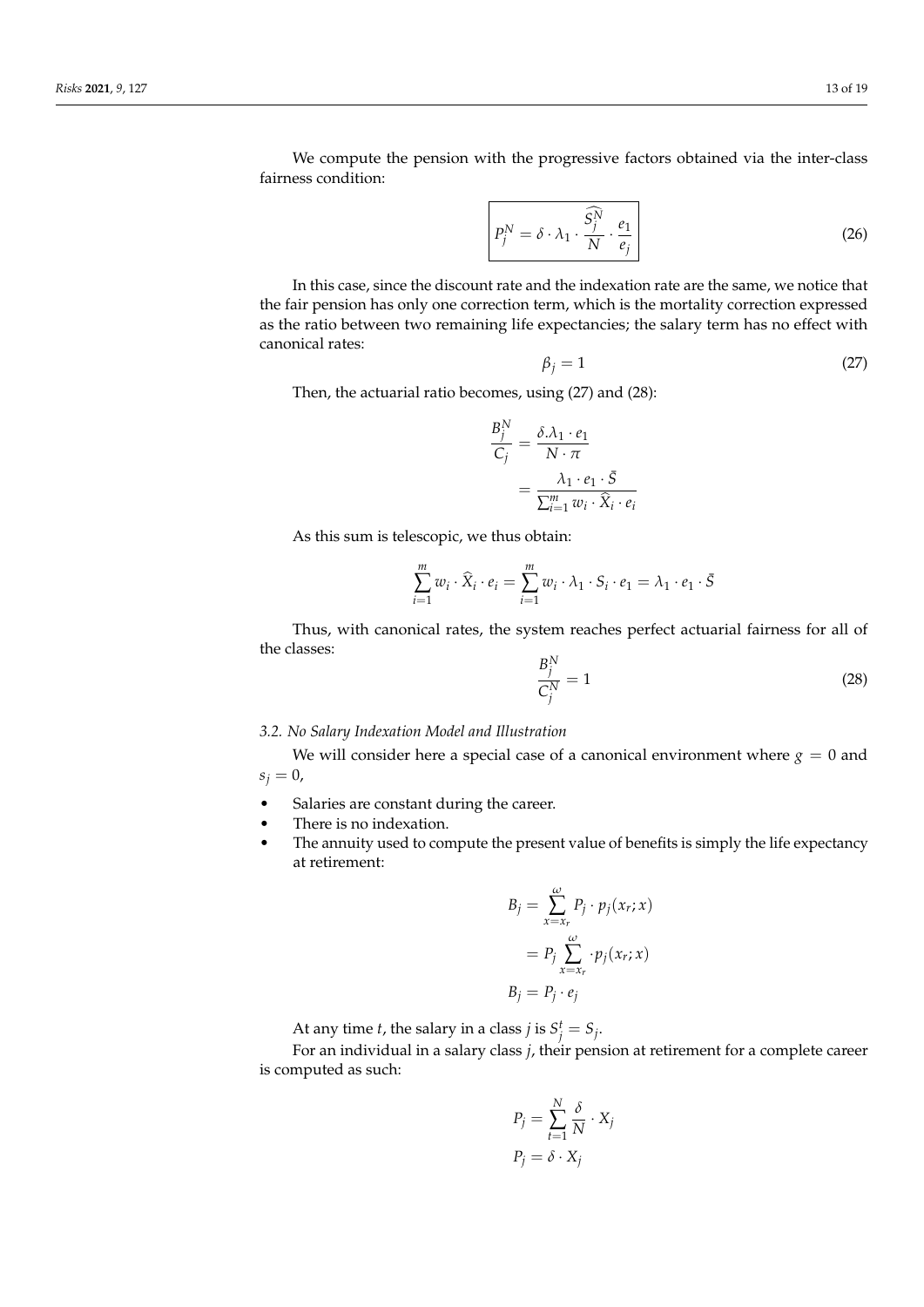The PAYG equilibrium becomes:

$$
\sum_{i=1}^{m} w_i P_i^N \cdot e_i = \sum_{i=1}^{m} w_i \cdot C_i^N
$$
 (29)

This leads to the condition on the contribution rate:

$$
\pi = \frac{\delta \cdot \sum_{i=1}^{m} w_i \cdot X_i \cdot e_i}{N.\bar{S}}
$$
\n(30)

With the inter-class fairness, we have the following condition for the progressive factors for  $j > 1$ :

$$
\lambda_j = \lambda_1 \cdot \frac{S_j \cdot \frac{e_1}{e_j} - S_{j-1} \cdot \frac{e_1}{e_{j-1}}}{S_j - S_{j-1}}
$$

The fair pension is given by:

$$
P_i = \delta \cdot \lambda_1 \cdot S_i \cdot \frac{e_1}{e_i} \tag{31}
$$

This expression is very intuitive and underlines the fact that, in this particular situation, we can correct unfairness using the life expectancy ratio in the pension formula.

#### Numerical Illustration

Here, we used French data on the distribution of net monthly salaries in 2016 from "Tableaux de l'économie française Édition 2018"<sup>[3](#page-16-5)</sup>. We chose eight quantiles of salary to create our classes, and each salary is associated with a life expectancy at 65. We assume that there is no salary indexation.

In our defined-benefit scheme, the target replacement rate is fixed:  $\delta = 0.8$ . We use the conditions of (4.1) linking the progressive coefficients with salary level and life expectancy from Table [1](#page-13-0) in order to generate our progressive coefficients:

<span id="page-13-0"></span>**Table 1.** Life expectancy with salary level.

| <b>Social Class</b> | <b>Salary</b> | Life Expectancy (65) |
|---------------------|---------------|----------------------|
| Class 1             | 1171          | 19.47                |
| Class 2             | 1288          | 20.36                |
| Class 3             | 1396          | 21.26                |
| Class 4             | 1512          | 22.18                |
| Class 5             | 1830          | 23.1                 |
| Class 6             | 2073          | 24.03                |
| Class 7             | 2432          | 24.98                |
| Class 8             | 3149          | 25.93                |

We use (30) and the values of the progressive factors in Table [2](#page-13-1) to find the equilibrium contribution rate:  $\pi = 0.346$ .

<span id="page-13-1"></span>

| <b>Table 2.</b> Progressive coefficients generated with the Salary/life expectancy table. |  |  |  |  |
|-------------------------------------------------------------------------------------------|--|--|--|--|
|-------------------------------------------------------------------------------------------|--|--|--|--|

|      | $\lambda_2$ |      |      | $\lambda_3$ $\lambda_4$ $\lambda_5$ $\lambda_6$ |      | $\lambda_7$ | $\lambda_8$ |
|------|-------------|------|------|-------------------------------------------------|------|-------------|-------------|
| 1.00 | 0.51        | 0.43 | 0.42 | 0.47                                            | 0.82 | 0.60        | 0.65        |

If we apply the correction of those progressive factors on the salary thresholds in the pension formula, the inter-class fairness condition is respected, while the actuarial fairness ratio reaches 1 because there is no indexation.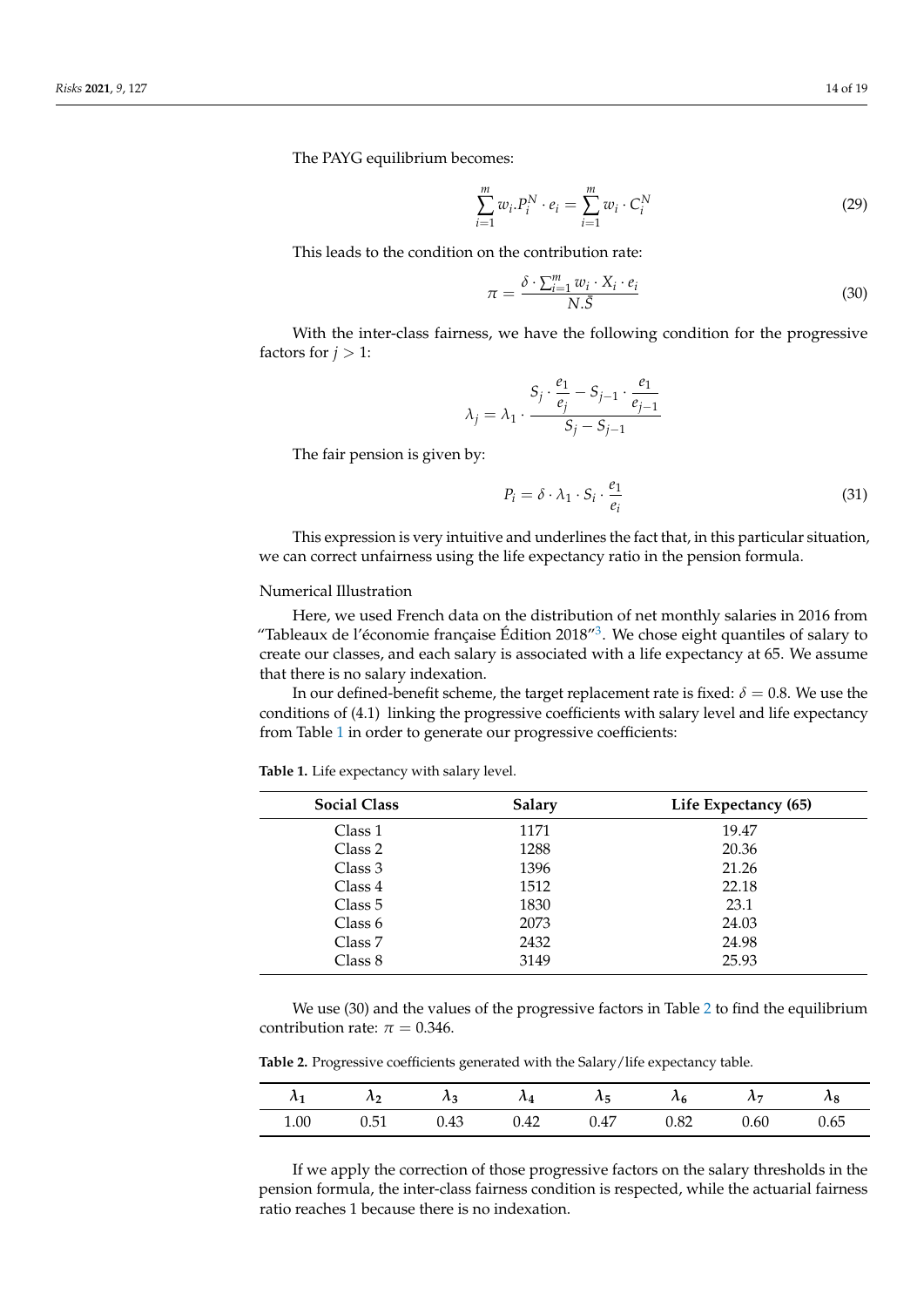# <span id="page-14-0"></span>**4. Discussion**

Income during one's career and the remaining life expectancy at retirement are inextricably linked. In pension schemes, this correlation induces certain inequalities. The average life expectancy tends to increase with increasing income, meaning that high-status agents obtain more benefits relative to their contributions in most Bismarckian pension designs [\(Hachon 2009\)](#page-17-24).

In many nations, income distributions are getting increasingly uneven. As mentioned before, mortality and lifespan inequalities have been widening in many, but not all, nations. While broadening income distributions appear to be an apparent explanation for growing Socioeconomic Status (SES) mortality disparities, most empirical research is unable to throw light on this issue because they measure income or education by quantiles, which do not represent broadening or narrowing of distributions. Our methodology for the agents classification also relies on quantiles income. Although secular trends in differential mortality are considerable, their impact on the length of time people get benefits is muted by the fact that low-SES individuals tend to claim Social Security at earlier ages, and high-SES employees are more inclined to postpone retirement and benefit claiming. Differences in mortality throughout the earnings distribution negate part of the Social Security benefit formula's progressivity, but the pattern of lifetime benefits remains progressive [\(Bosworth](#page-17-12) [et al. 2016\)](#page-17-12).

This paper sought to introduce a progressive component in the pension formula of a defined-benefit scheme, offering a correction to the fairness linked to life expectancy inequalities in a stationary demographic framework. In comparison with [\(Breyer and](#page-17-23) [Hupfeld 2008\)](#page-17-23) and their "Distributive Neutrality" approach in relation to pension benefits, our method introduces an additional correction term, the mortality correction, which is quite similar. The progressive pension formula that we proposed used factors that are the solution of actuarial equilibria conditions on salary level thresholds that can be chosen. The main result is that under the absolute stationary hypothesis, fairness between the classes can be obtained for any discount rate.

Our contribution is based on a theoretical discussion of the redistributive features of pension systems when life expectancy is linked to salary levels. We expand on the sentence from [\(Mitchell and Zeldes 1996\)](#page-17-18) that was mentioned in the beginning. PAYG DB pension systems are demonstrated to be less progressive than they appear to be. Furthermore, we demonstrate that, when the progressive pension formula is used, an equivalent redistribution of resources by wage distribution may be achieved.

Our progressive pension model links the pension formula to demographic and economical factors, with the immediate result being that the pension is reduced as life expectancy increases. This is an especially important issue for low-wage workers. As life expectancy rises, cutting their already inadequate payments could lead to a revival of old-age poverty. This link was studied in [\(OCED 2011b\)](#page-17-28), where they demonstrated that there must be limits to tying benefit amounts to life expectancy. If benefit cuts force low-income workers to rely on social assistance and other safety-net programs in retirement, the savings from the life-expectancy link in public earnings-related benefits will be negated in part or entirely (notional accounts, defined-benefit or points). With private defined-contribution plans, it will mean more public spending. Parts of the pension system may have enhanced financial stability, but retirement income provision as a whole will not.

Our proposal introduces a modification of the benefit formula, it is vital to remember that modifying the retirement pension formula can have significant incentive consequences, which can affect resource allocation efficiency. In a dynamically efficient economy, every PAYG obligatory pension scheme imposes an implicit tax on labor supply since the present value of future retirement benefits is lesser than the matching payments. [\(Breyer and](#page-17-23) [Hupfeld 2008\)](#page-17-23) previously stated that increasing the retirement pension for poor workers and cutting it for rich workers will would boost (uncompensated) labor supply while reducing the tax burden. Then as result, the proposed revision of the retirement benefit formula's allocation impacts would, if anything, be beneficial.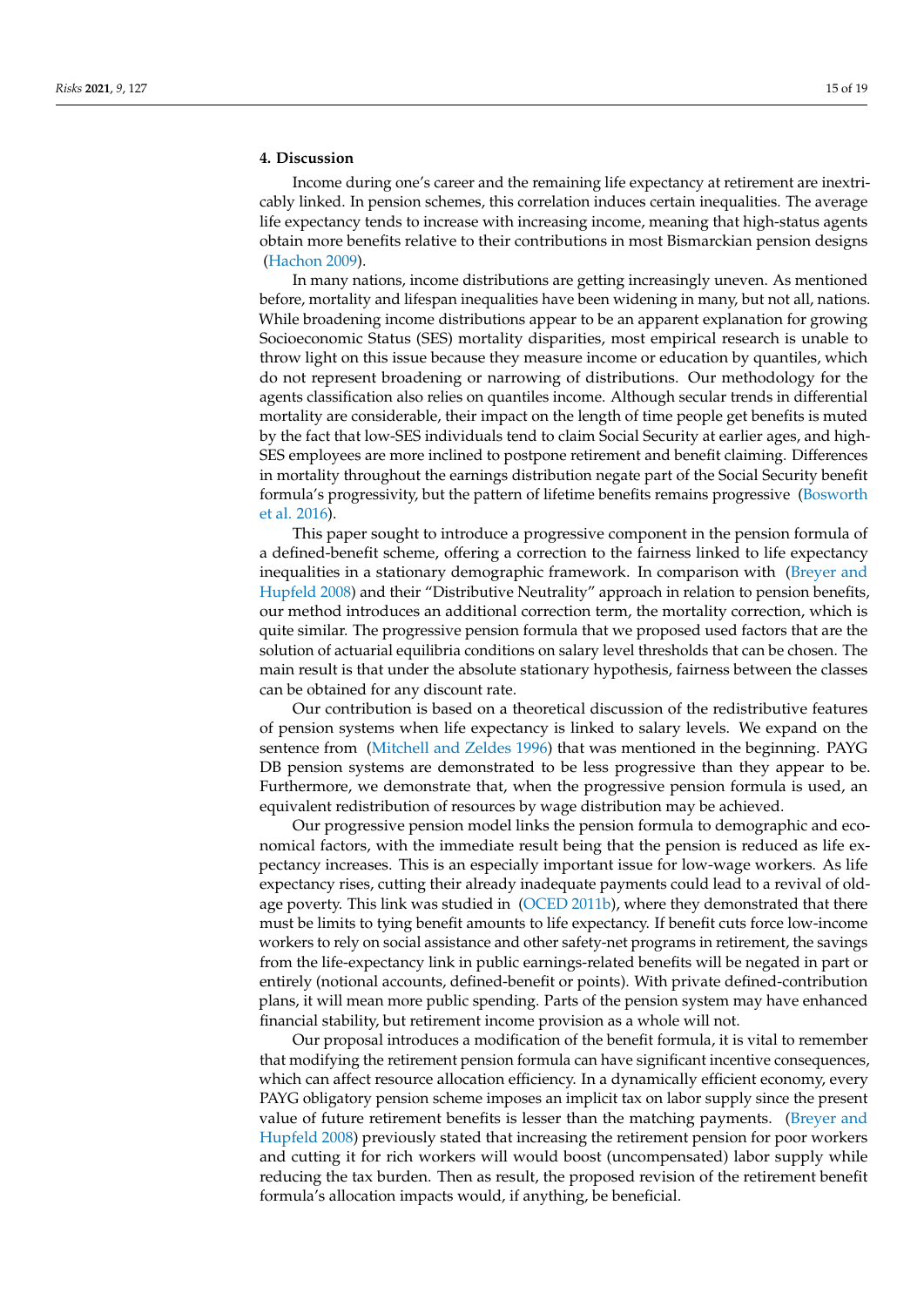Pension age or career trajectory are usually a better option to tie life expectancy to than pension benefits, since the latter generates lower income in retirement, which raises pension adequacy and old age income inequality concerns. It is crucial to recall, that the usual work life is growing longer; expanding it is one way of reconciliing sustainability and adequacy of the pension system in the context of aging populations by re-balancing working and retirement times. Knowing ahead of time that longer life expectancy involves working longer to make appropriate retirement payouts creates significant motivation for people to postpone retirement. Furthermore, the level of retirement benefits may have an indirect effect on mortality, particularly among the lower income categories. Since lower pension is a process that influences mortality itself, the proposed increase in pension savings in favor of low-income agents may improve life span within those categories, weakening the empirical association.

The demographic framework we used, although very simple, was necessary to understand how the correction was possible. The absolute stationary hypothesis forces the use of a periodic mortality table. Period life expectancy measurements have two drawbacks: first, they do not account for the likelihood that people' socioeconomic characteristics develop over time, namely, because membership in a particular demographic subgroup may change over time, so may the corresponding mortality rates. Except for education, this is usually the true for any metric of socioeconomic level. Second, life expectancy does not take into account the fact that mortality rates fall with time and at varying rates for people in different socioeconomic groups. Recent empirical evidence [\(Ayuso et al. 2021b\)](#page-16-1); [\(Bravo et al. 2021\)](#page-17-21); [\(Ayuso et al. 2021a\)](#page-16-6) show that, at retirement ages, most countries have a significant and systematic divergence in cohort and period life expectancy measures, resulting in significant ex-ante tax/subsidies from generations to come to present generation and, as a result, an unjust actuarial relationship between contributions and pension benefits. In addition, this affects labor supply decisions, resulting in macroeconomic inefficiencies, and wrongly communicates solvency expectations, delaying pension changes. We are considering creating an extension of the model with a stochastic model of the effect of mortality and dynamic economic conditions on salaries and discount rates as well as including incomplete contribution periods.

**Author Contributions:** The original draft of this article has been written by K.D. under P.D. supervision. The results, conclusions and main contributions of this article were discussed and agreed by the two authors. All authors have read and agreed to the published version of the manuscript.

**Funding:** K.Diakite was financially supported by the convention ARC No. 18-23-088 P.Devolder did not receive support from any organization for the submitted paper.

**Institutional Review Board Statement:** Not applicable.

**Informed Consent Statement:** Not applicable.

**Conflicts of Interest:** We declare that there is no conflict of interest.

## **Abbreviations**

The following abbreviations are used in this manuscript:

| PAYG  | Pay-As-You-Go                 |
|-------|-------------------------------|
| DВ    | Defined Benefits              |
| NDC . | Notional Defined Contribution |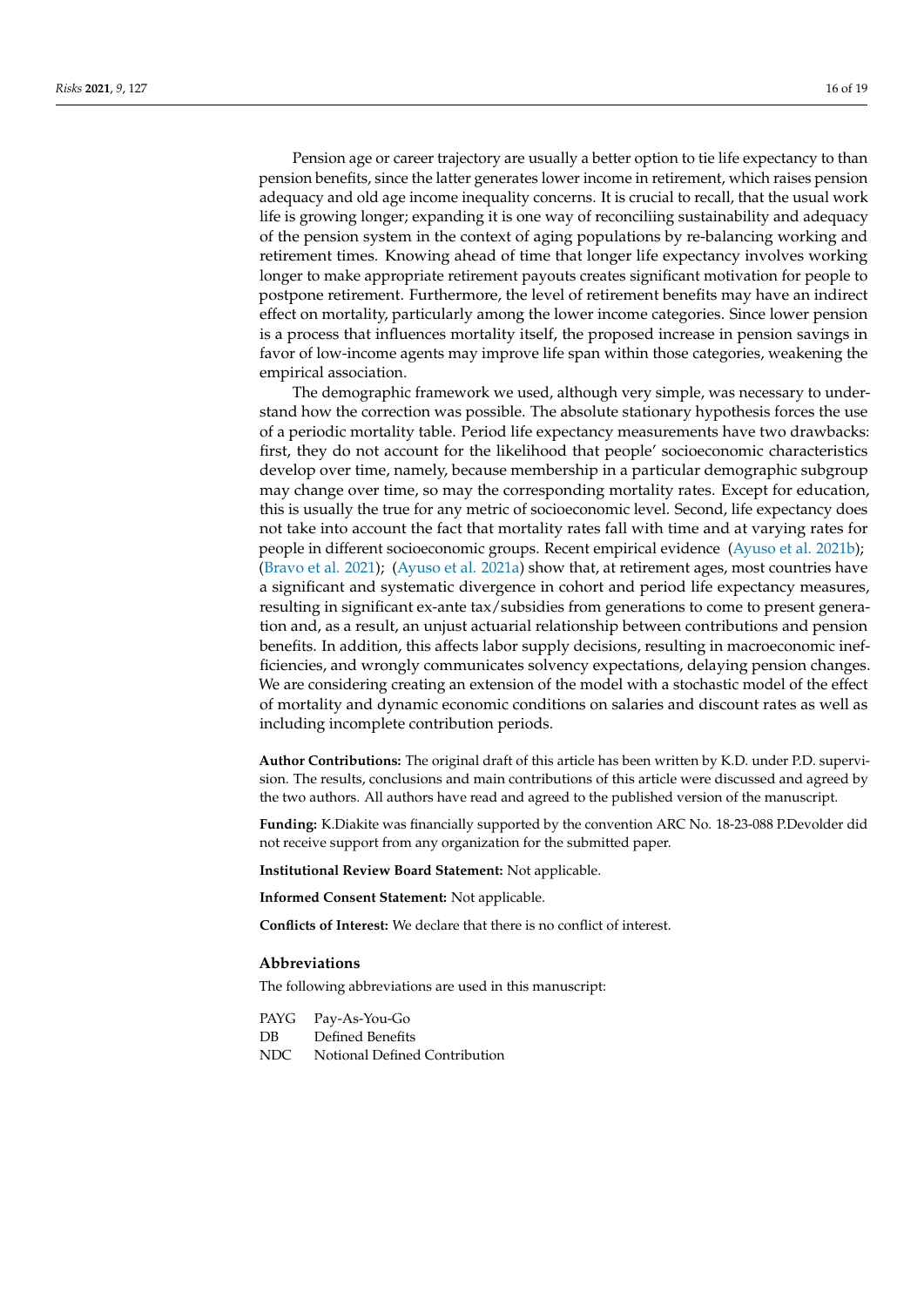## <span id="page-16-7"></span>**Appendix A**

Here is displayed the details for the theoretical expression of the Actuarial fairness ratio (20):

$$
\frac{B_j^N}{C_j^N} = \frac{P_j^{(N;x_r)} \cdot a_j^{(\gamma;r)}}{\pi \cdot \widehat{S}_j^N(r,g)} \n= \frac{\delta \cdot \lambda_1 \cdot \frac{\widehat{S}_1^N(\gamma,g)}{\widehat{S}_1^N(r,g)} \cdot \frac{\widehat{S}_j^N(r,g)}{N} \cdot \frac{a_1^{(\gamma,r)}}{a_j^{(\gamma,r)}}}{\pi \cdot \widehat{S}_j^N(r,g)} \cdot a_j^{(\gamma,r)} \n= \frac{\delta}{N \cdot \pi} \cdot \frac{\widehat{S}_1^N(\gamma,g)}{\widehat{S}_1^N(r,g)} \cdot \lambda_1 \cdot a_1^{(\gamma,r)} \n= \frac{\delta}{N \cdot \pi} \cdot \frac{\widehat{S}_1^N(\gamma,g)}{\widehat{S}_1^N(r,g)} \cdot \lambda_1 \cdot a_1^{(\gamma,r)}
$$

This expression can be developed further to prove that the ratio is not at equilibrium. Using the Formula (13) of the contribution rate, it comes:

$$
\frac{B_j^N}{C_j^N} = \frac{\bar{S}}{\sum_{i=1}^m \lambda_i \cdot b_i} \cdot \frac{\widehat{S_1^N}(\gamma, g)}{\widehat{S_1^N}(r, g)} \cdot \lambda_1 \cdot a_1^{(\gamma, r)}
$$

Then, we need to use the solution for our progressive factors in the telescopic sum; this gives:

(*t*,*x*)

$$
\frac{B_j^N}{C_j^N} = \frac{\sum_{i=1}^m w_i \cdot \sum_{x=x_0}^{x_r-1} S_i^{(t,x)}}{\lambda_1 \cdot \frac{\widehat{S}_1^N(\gamma, g)}{\widehat{S}_1^N(r, g)} \cdot \sum_{i=1}^m w_i \cdot \widehat{S}_i^N(r, g)} \cdot \frac{a_i^{(\gamma, g)}}{a_i^{(\gamma, r)}} \cdot \frac{\widehat{S}_1^N(\gamma, g)}{\widehat{S}_1^N(r, g)} \cdot \lambda_1 \cdot a_1^{(\gamma, r)}
$$
\n
$$
\frac{B_j^N}{C_j^N} = \frac{\sum_{i=1}^m w_i \cdot \sum_{x=x_0}^{x_r-1} S_i^{(t,x)}}{\sum_{i=1}^m w_i \cdot \widehat{S}_i^N(r, g) \cdot \frac{a_i^{(\gamma, g)}}{a_i^{(\gamma, r)}}
$$

In order for this ratio to reach equilibrium we need:

$$
\sum_{i=1}^{m} w_i \cdot \sum_{x=x_0}^{x_r-1} S_i^{(t,x)} = \sum_{i=1}^{m} w_i \cdot \widehat{S_i^N}(r,g) \cdot \frac{a_i^{(\gamma,g)}}{a_i^{(\gamma,r)}}
$$

If  $r \neq g$  and the actuarial fairness ratio does not reach equilibrium.

# **Notes**

- <span id="page-16-2"></span>1 In particular when  $\gamma = r$ ,  $a_j^{(\gamma,r)} = e_j$ .
- <span id="page-16-3"></span><sup>2</sup> See [A](#page-16-7)ppendix A for proof.
- <span id="page-16-5"></span><sup>3</sup> <https://www.insee.fr/fr/statistiques/3303417?sommaire=3353488> (accessed on 30 June 2021).

## **References**

<span id="page-16-4"></span>Aaron, Henry. 1966. The Social Insurance Paradox. *Canadian Journal of Economics and Political Science* 32: 371–74. [\[CrossRef\]](http://doi.org/10.2307/139995)

<span id="page-16-0"></span>Ayuso, Mercedes, Jorge Miguel Bravo, and Robert Holzmann. 2017. On the Heterogeneity in Longevity among Socioeconomic Groups. *Global Journal of Human Social Science Research* 17: 33–58.

<span id="page-16-6"></span>Ayuso, Mercedes, Jorge Miguel Bravo, and Robert Holzmann. 2021a. Getting Life Expectancy Estimates Right for Pension Policy: Period versus Cohort Approach. *Journal of Pension Economics and Finance* 20: 212–31. [\[CrossRef\]](http://dx.doi.org/10.1017/S1474747220000050)

<span id="page-16-1"></span>Ayuso, Mercedes, Jorge Miguel Bravo, Robert Holzmann, and Edward Palmer. 2021b. Automatic indexation of pension age to life expectancy: When policy design matters. *Risks* 9: 96. [\[CrossRef\]](http://dx.doi.org/10.3390/risks9050096)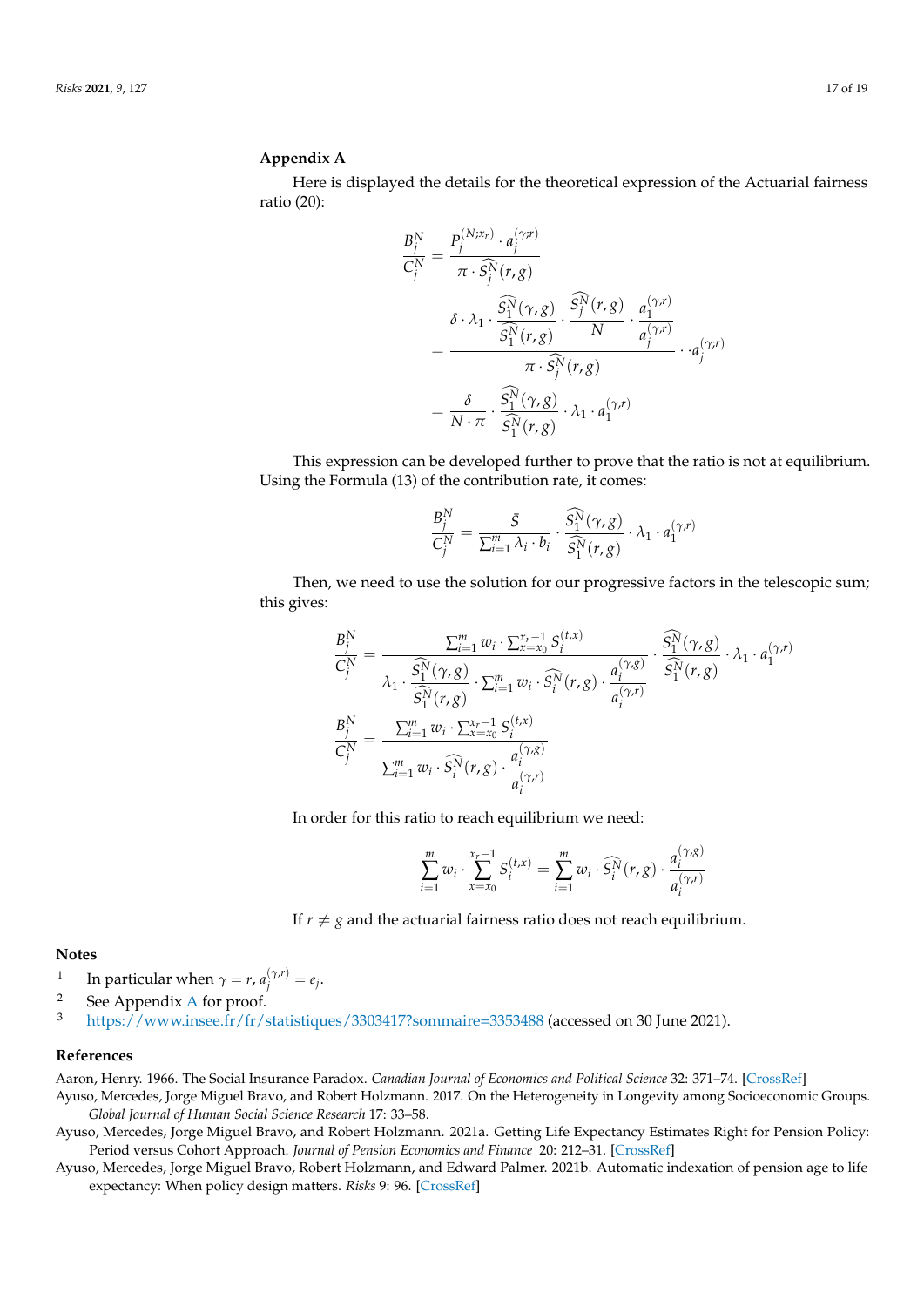- <span id="page-17-14"></span>Belloni, Michelle, and Carlo Maccheroni. 2013. Actuarial Fairness When Longevity Increases: An Evaluation of the Italian Pension System. *The Geneva Papers on Risk and Insurance-Issues and Practice* 38: 638–74. [\[CrossRef\]](http://dx.doi.org/10.1057/gpp.2013.27)
- <span id="page-17-25"></span>Biggs, Andrew, Mark Sarney, and Christopher R. Tamborini. 2009. A Progressivity Index for Social Security. *Social Security Office of Retirement and Disability Policy*. Available online: [https://papers.ssrn.com/sol3/papers.cfm?abstract\\_id=1339904](https://papers.ssrn.com/sol3/papers.cfm?abstract_id=1339904) (accessed on 30 June 2021).
- <span id="page-17-5"></span>Blanpain, Nathalie. 2008. Tables de mortalité par niveau de vie. *Insee Résultats*. Available online: [https://www.insee.fr/fr/statistiques/](https://www.insee.fr/fr/statistiques/3311425) [3311425](https://www.insee.fr/fr/statistiques/3311425) (accessed on 30 June 2021).
- <span id="page-17-6"></span>Blanpain, Nathalie. 2016. L'espérance de vie par Niveau de vie—Méthode et Principaux Résultats. Insee Report F1801. Available online: <http://www.epsilon.insee.fr/jspui/bitstream/1/71153/1/f1801.pdf> (accessed on 30 June 2021).
- <span id="page-17-13"></span>Borck, Rainald. 2007. On the Choice of Public Pensions when Income and Life Expectancy are Correlated. *Journal of Public Economic Theory* 9: 711–25. [\[CrossRef\]](http://dx.doi.org/10.1111/j.1467-9779.2007.00327.x)
- <span id="page-17-12"></span>Bosworth, Barry, Gary Burtless, and Kan Zhang. 2016. *Later Retirement, Inequality in Old Age, and the Growing Gap in Longevity between Rich and Poor*. Washington: The Brookings Institution.
- <span id="page-17-21"></span>Bravo, Jorge Miguel, Michelle Ayuso, Robert Holzmann, and Edward Palmer. 2021. Addressing the Life Expectancy Gap in Pension Policy. *Insurance: Mathematics and Economics* 99: 200–21.
- <span id="page-17-23"></span>Breyer, Friedrich, and Stefan Hupfeld. 2008. *Fairness of Public Pensions and Old-Age Poverty*. Discussion Papers of DIW Berlin 817, DIW Berlin. Berlin: German Institute for Economic Research.
- <span id="page-17-2"></span>Brønnum-Hansen, Henrik, and Mikkel Baadsgaard. 2008. Increase in social inequality in health expectancy in Denmark. *Scandinavian Journal of Public Health* 36: 44–51. [\[CrossRef\]](http://dx.doi.org/10.1177/1403494807085193) [\[PubMed\]](http://www.ncbi.nlm.nih.gov/pubmed/18426784)
- <span id="page-17-11"></span>Chetty, Raj, Michael Stepner, and Sarah Abraham. 2016. The association between income and life expectancy in the United States, 2001–2014. *Journal of the American Medical Association* 315: 1750–66. [\[CrossRef\]](http://dx.doi.org/10.1001/jama.2016.4226)
- <span id="page-17-15"></span>Coronado, Julia Lynn, Don Fullerton, and Thomas Glass. 2000. The Progressivity of Social Security. NBER Working Paper 7520. Available online: <https://www.nber.org/papers/w7520> (accessed on 30 June 2021).
- <span id="page-17-22"></span>Culotta, Fabrizio. 2021. Life Expectancy Heterogeneity and Pension Fairness: An Italian North–South Divide. *Risks* 9: 57. [\[CrossRef\]](http://dx.doi.org/10.3390/risks9030057)
- <span id="page-17-7"></span>Currie, Janet, and Hannes Schwandt. 2016a. Inequality in mortality decreased among the young while increasing for older adults, 1990–2010. *Science* 352: 708–12. [\[CrossRef\]](http://dx.doi.org/10.1126/science.aaf1437) [\[PubMed\]](http://www.ncbi.nlm.nih.gov/pubmed/27103667)
- <span id="page-17-10"></span>Currie, Janet, and Hannes Schwandt. 2016b. Mortality inequality: The good news from a county-level approach. *Journal of Economic Perspectives* 30: 29–52. [\[CrossRef\]](http://dx.doi.org/10.1257/jep.30.2.29)
- <span id="page-17-19"></span>European Economic Policy Committee. 2020. *Joint Paper on Pensions 2019, Ref. Ares(2020)393902-22/01/2020*. Brussels: European Economic Policy Committee.
- <span id="page-17-24"></span>Hachon, Christian. 2009. Who Really Benefits from Pension Systems? When Life Expectancy Matters. *Revue D'économie Politique* 119: 613–32. [\[CrossRef\]](http://dx.doi.org/10.3917/redp.194.0613)
- <span id="page-17-20"></span>Holzmann, Robert, Alonso-García Jennifer, Labit-Hardy Heloise, and Andres M. Villegas. 2017. *NDC Schemes and Heterogeneity in Longevity: Proposals for Redesign*. IZA Discussion Papers 11193. Bonn: Institute of Labor Economics (IZA).
- <span id="page-17-4"></span>Kinge, Jonas Minet, Jørgen Heibø Modalsli, Simon Øverland, Håkon Kristian Gjessing, Mette Christophersen Tollånes, Ann Kristin Knudsen, Vegard Skirbekk, Bjørn Heine Strand, Siri Eldevik Håberg, and Stein Emil Vollset. 2019. Association of Household Income with Life Expectancy and Cause-Specific Mortality in Norway, 2005–2015. *JAMA* 321: 1916–23. [\[CrossRef\]](http://dx.doi.org/10.1001/jama.2019.4329) [\[PubMed\]](http://www.ncbi.nlm.nih.gov/pubmed/31083722)
- <span id="page-17-3"></span>Kreiner, Claus T., Torben H. Nielsen, and Benjamin L. Serena. 2018. Role of Income Mobility for the Measurement of Inequality in Life Expectancy. *Proceedings of the National Academy of Sciences* 115: 11754–59. [\[CrossRef\]](http://dx.doi.org/10.1073/pnas.1811455115) [\[PubMed\]](http://www.ncbi.nlm.nih.gov/pubmed/30373814)
- <span id="page-17-16"></span>Lefebvre, Mathieu. 2007. *The Redistributive Effects of Pension Systems in Europe: A Survey of Evidence*. LIS Working papers 457. Luxembourg: LIS Cross-National Data Center in Luxembourg.
- <span id="page-17-1"></span>Mackenbach, Johan, and Caspar Wn Looman. 2013. Life expectancy and national income in Europe, 1900–2008: An update of Preston's analysis. *International Journal of Epidemiology* 4: 1100–10. [\[CrossRef\]](http://dx.doi.org/10.1093/ije/dyt122)
- <span id="page-17-8"></span>Mackenbach, Johan, José Rubio Valverde, Barbara Artnik, Matthias Bopp, and Henrik Brøn. 2018. Trends in health inequalities in 27 European countries. *Proceedings of the National Academy of Sciences* 115: 6440–45. [\[CrossRef\]](http://dx.doi.org/10.1073/pnas.1800028115) [\[PubMed\]](http://www.ncbi.nlm.nih.gov/pubmed/29866829)
- <span id="page-17-18"></span>Mitchell, Olivia, and Stephen Zeldes. 1996. Social Security Privatization: A Structure for Analysis. *American Economic Review* 86: 363–67.
- <span id="page-17-26"></span>Musgrave, Richard, and Tun Thin. 1948. Income Tax Progression, 1929–1948. *Journal of Political Economy* 56: 498. [\[CrossRef\]](http://dx.doi.org/10.1086/256742)
- <span id="page-17-0"></span>Neumayer, Eric, and Thomas Plumper. 2016. Inequalities of Income and Inequalities of Longevity: A Cross-Country Study. *American Journal of Public Health* 106: 160–65. [\[CrossRef\]](http://dx.doi.org/10.2105/AJPH.2015.302849)
- <span id="page-17-27"></span>OCDE. 2011a. Progressivity of Pension Benefit Formulae. In *Pensions at a Glance 2011: Retirement-income Systems in OECD and G20 Countries*. Paris: Éditions OCDE.
- <span id="page-17-28"></span>OCDE. 2011b. Linking Pensions to Life Expectancy. In *Pensions at a Glance 2011: Retirement-Income Systems in OECD and G20 Countries*. Paris: Éditions OCDE.
- <span id="page-17-17"></span>Reil-Held, Anette. 2000. *Einkommen und Sterblichkeit in Deutschland: Leben Reiche Langer?* Discussion paper 00-14, SFB 504. Mannheim: SFB.
- <span id="page-17-9"></span>Snyder, Stephen E., and William N. Evans. 2006. The effect of income on mortality: Evidence from the social security Notch. *The Review of Economics and Statistics* 88: 482–95. [\[CrossRef\]](http://dx.doi.org/10.1162/rest.88.3.482)